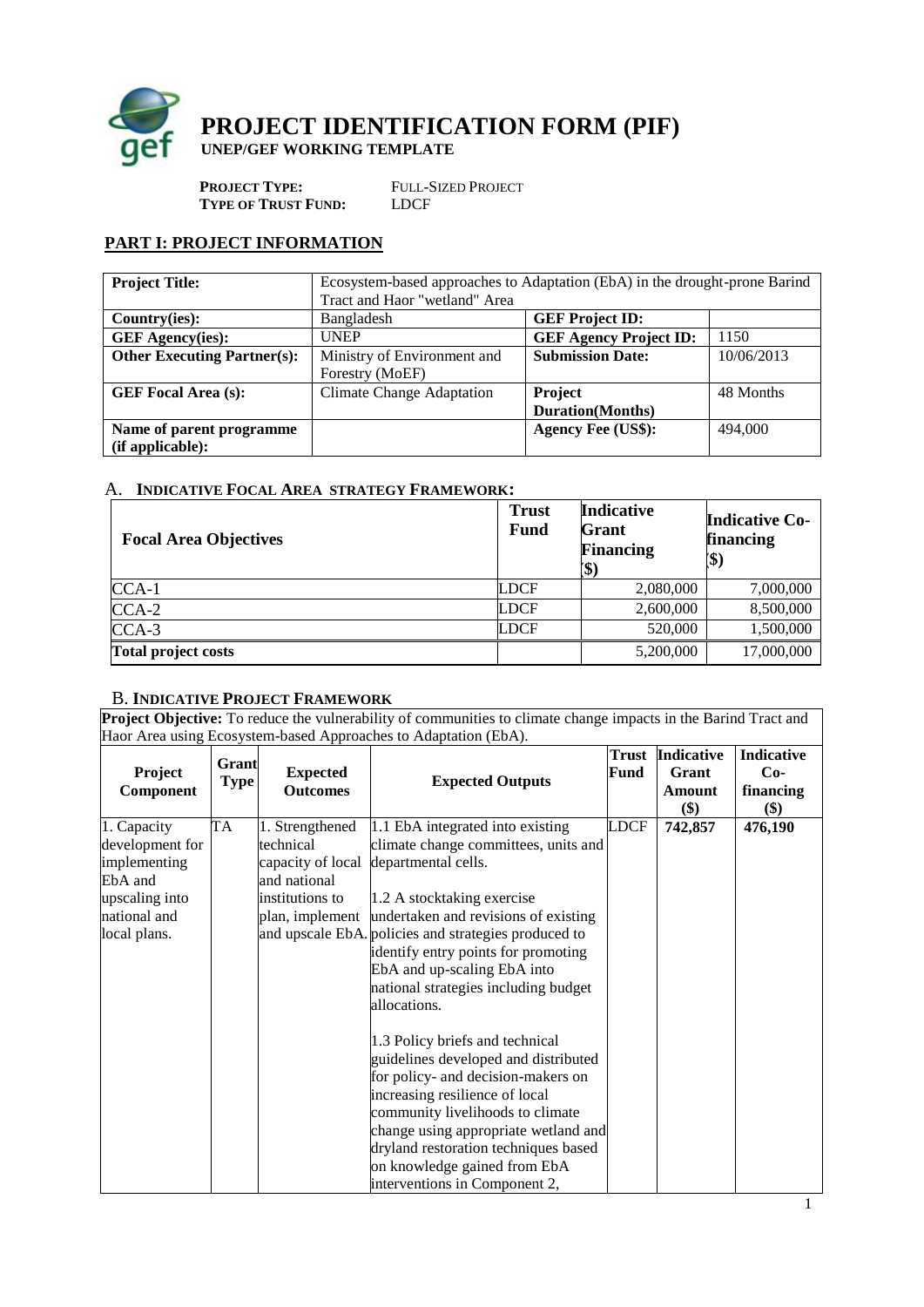|                    |     |                  | emerging research findings as well as       |             |           |            |
|--------------------|-----|------------------|---------------------------------------------|-------------|-----------|------------|
|                    |     |                  | local indigenous knowledge.                 |             |           |            |
|                    |     |                  |                                             |             |           |            |
|                    |     |                  | 1.4 Government staff from the               |             |           |            |
|                    |     |                  | Climate Change Unit and relevant            |             |           |            |
|                    |     |                  | CCFPs trained on planning and               |             |           |            |
|                    |     |                  | implementing EbA interventions.             |             |           |            |
| $2.$ EbA           | Inv | 2. Increased     | 2.1 Vulnerability impact assessments        | <b>LDCF</b> | 3,714,286 | 13,809,524 |
| interventions that |     | resilience and   | (assisted by UNEP led PROVIA <sup>1</sup> ) |             |           |            |
|                    |     |                  | conducted and EbA protocols                 |             |           |            |
| reduce climate     |     | reduced          |                                             |             |           |            |
| change             |     | vulnerability of | developed to guide interventions in         |             |           |            |
| vulnerability and  |     | local            | pilot areas.                                |             |           |            |
| restore natural    |     | communities to   |                                             |             |           |            |
| capital.           |     | climate change   | 2.2 Resilient restoration of wetlands       |             |           |            |
|                    |     | impacts,         | in landscapes that were initially           |             |           |            |
|                    |     | in the Barind    | degraded in the Haor Area for               |             |           |            |
|                    |     | Tract and in the | increasing freshwater ecosystem             |             |           |            |
|                    |     | Haor Area.       | goods/services - including fish,            |             |           |            |
|                    |     |                  | fibre, water purification and supply,       |             |           |            |
|                    |     |                  | flood regulation, sediment/nutrient         |             |           |            |
|                    |     |                  | retention and export, and biodiversity      |             |           |            |
|                    |     |                  | reserviors – under changing rainfall        |             |           |            |
|                    |     |                  | patterns including heavier and more         |             |           |            |
|                    |     |                  | erratic rainfall during the monsoon         |             |           |            |
|                    |     |                  | season.                                     |             |           |            |
|                    |     |                  |                                             |             |           |            |
|                    |     |                  | 2.3 Resilient restoration of drylands       |             |           |            |
|                    |     |                  | in landscapes that were initially           |             |           |            |
|                    |     |                  | degraded in the Barind Tract to             |             |           |            |
|                    |     |                  | increase water infiltration and             |             |           |            |
|                    |     |                  | agricultural production under               |             |           |            |
|                    |     |                  | increasing drought conditions and dry       |             |           |            |
|                    |     |                  | spells during erratic monsoon and dry       |             |           |            |
|                    |     |                  | seasons.                                    |             |           |            |
|                    |     |                  |                                             |             |           |            |
|                    |     |                  | 2.4 EbA support measures – for              |             |           |            |
|                    |     |                  | reducing erosion and increasing             |             |           |            |
|                    |     |                  | ground water replenishment -                |             |           |            |
|                    |     |                  | integrated into existing local              |             |           |            |
|                    |     |                  | community livelihood activities,            |             |           |            |
|                    |     |                  | including in situ rainwater harvesting      |             |           |            |
|                    |     |                  | structures and drought/flood-resilient      |             |           |            |
|                    |     |                  | eco-agriculture.                            |             |           |            |
|                    |     |                  |                                             |             |           |            |
|                    |     |                  | 2.5 Alternative livelihoods based on        |             |           |            |
|                    |     |                  | the benefits of functional wetland and      |             |           |            |
|                    |     |                  | dryland ecosystems developed and            |             |           |            |
|                    |     |                  | promoted to enhance community               |             |           |            |
|                    |     |                  | resilience to climate change impacts.       |             |           |            |
|                    |     |                  |                                             |             |           |            |
|                    |     |                  | 2.6 Local authorities, communities,         |             |           |            |
|                    |     |                  |                                             |             |           |            |
|                    |     |                  | committees and user groups, with an         |             |           |            |
|                    |     |                  | emphasis on women and youth,                |             |           |            |
|                    |     |                  | trained on adapting community               |             |           |            |
|                    |     |                  | livelihoods to climate change by            |             |           |            |
|                    |     |                  | using specific techniques for               |             |           |            |
|                    |     |                  | restoring degraded wetlands and             |             |           |            |
|                    |     |                  | drylands in the Haor Area and Barind        |             |           |            |

 1 Program of Research on Vulnerability Impact Assessment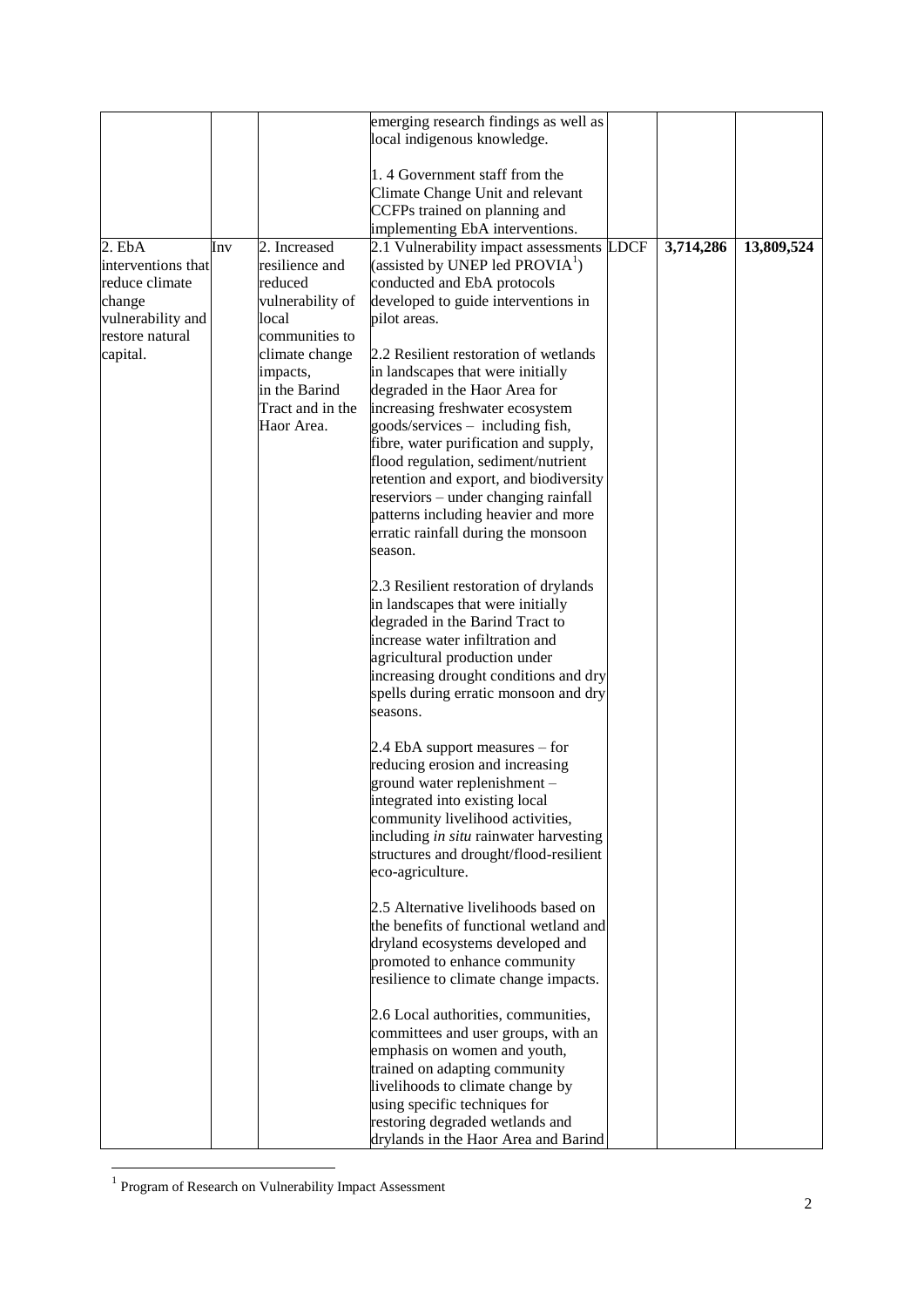|                                                                              |           |                                                                                                                                                                      | Tract respectively.                                                                                                                                                                                                                                                                                                                                                                 |             |           |            |
|------------------------------------------------------------------------------|-----------|----------------------------------------------------------------------------------------------------------------------------------------------------------------------|-------------------------------------------------------------------------------------------------------------------------------------------------------------------------------------------------------------------------------------------------------------------------------------------------------------------------------------------------------------------------------------|-------------|-----------|------------|
| 3. Research and<br>knowledge<br>management for<br>appropriate EbA<br>design. | <b>TA</b> | 3. Strengthened<br>(scientific and<br>traditional<br>$knowledge) -$<br>derived from                                                                                  | 3.1 A central information base $-$ of<br>information base data on EbA lessons learned and<br>cost-effectiveness from the Haor<br>Area, Barind Tract and other regions<br>across Bangladesh - established in<br>MoEF within an appropriate entity                                                                                                                                    |             | 495,238   | 1,904,760  |
|                                                                              |           | <b>LDCF</b><br>interventions in<br>the Haor Area<br>and Barind Tract project design.<br>- for supporting<br>the design and<br>interventions<br>across<br>Bangladesh. | e.g. the Climate Change Unit or a<br>relevant department's Climate<br>Change Focal Point for effective EbA<br>3.2 Post-graduate and post-doctorate<br>upscaling of EbA research (including long-term<br>research programmes and individual<br>research projects) produced focused<br>on specific climate change risks and<br>providing technical guidance to<br>reduce these risks. |             |           |            |
|                                                                              |           |                                                                                                                                                                      | 3.3 Information and lessons learned -<br>including cost-effectivenss - on EbA<br>interventions implemented in the<br>Barind Tract and Haor Area widely<br>disseminated through tailored policy<br>briefs.                                                                                                                                                                           |             |           |            |
|                                                                              |           |                                                                                                                                                                      | 3.4 An upscaling strategy for EbA<br>across Bangladesh developed, based<br>on business case models for both the<br>public and private sectors.                                                                                                                                                                                                                                      |             |           |            |
| Sub-Total                                                                    |           |                                                                                                                                                                      |                                                                                                                                                                                                                                                                                                                                                                                     |             | 4,952,381 | 16,190,474 |
| Project management cost                                                      |           |                                                                                                                                                                      |                                                                                                                                                                                                                                                                                                                                                                                     | <b>LDCF</b> | 247,619   | 809,526    |
| <b>Total project costs</b>                                                   |           |                                                                                                                                                                      |                                                                                                                                                                                                                                                                                                                                                                                     |             | 5,200,000 | 17,000,000 |

# C. **INDICATIVE CO-[FINANCING](http://gefweb.org/Documents/Council_Documents/GEF_C21/C.20.6.Rev.1.pdf) FOR THE PROJECT BY SOURCE AND BY NAME IF AVAILABLE, (\$)**

| <b>Sources of Co-financing</b><br>А. | Name of Co-financier<br>В.                                                                   | C. Type of Co-<br>financing | D. Amount<br><b>(\$)</b> |
|--------------------------------------|----------------------------------------------------------------------------------------------|-----------------------------|--------------------------|
| National Government                  | Ministry of Environment and<br>Forestry (MoEF)                                               | Grant                       | 1,000,000                |
| <b>National Government</b>           | <b>Barind Multipurpose Development</b><br>Authority (BMDA), Ministry of<br>Agriculture (MoA) | Grant                       | 7,000,000                |
| <b>National Government</b>           | <b>Bangladesh Water Development</b><br>Board (BWDB), Ministry of Water<br>Resources (MoWR).  | Grant                       | 7,000,000                |
| Implementing Agency - UNEP           | <b>UNEP</b> led Asia Pacific Adaptation<br><b>Network</b>                                    | Grant                       | 1.500,000                |
| Implementing Agency - UNEP           | UNEP led Program of Research for<br><b>Vulnerability Impact Assessment</b><br>(PROVIA)       | In kind                     | 500,000                  |
| <b>Total Co-financing</b>            |                                                                                              |                             | 17,000,000               |

# D. **INDICATIVE TRUST FUND RESOURCES (\$) REQUESTED BY AGENCY, FOCAL AREA AND COUNTRY**<sup>1</sup>

| area<br>Total<br>Agency<br>Grant<br>Fee<br>€ountrv<br>GEF<br>l vpe of<br>ιD<br>. .<br>$\sim$<br>--<br>- -<br>__<br>_ _ _ _ _<br>____ |
|--------------------------------------------------------------------------------------------------------------------------------------|
|--------------------------------------------------------------------------------------------------------------------------------------|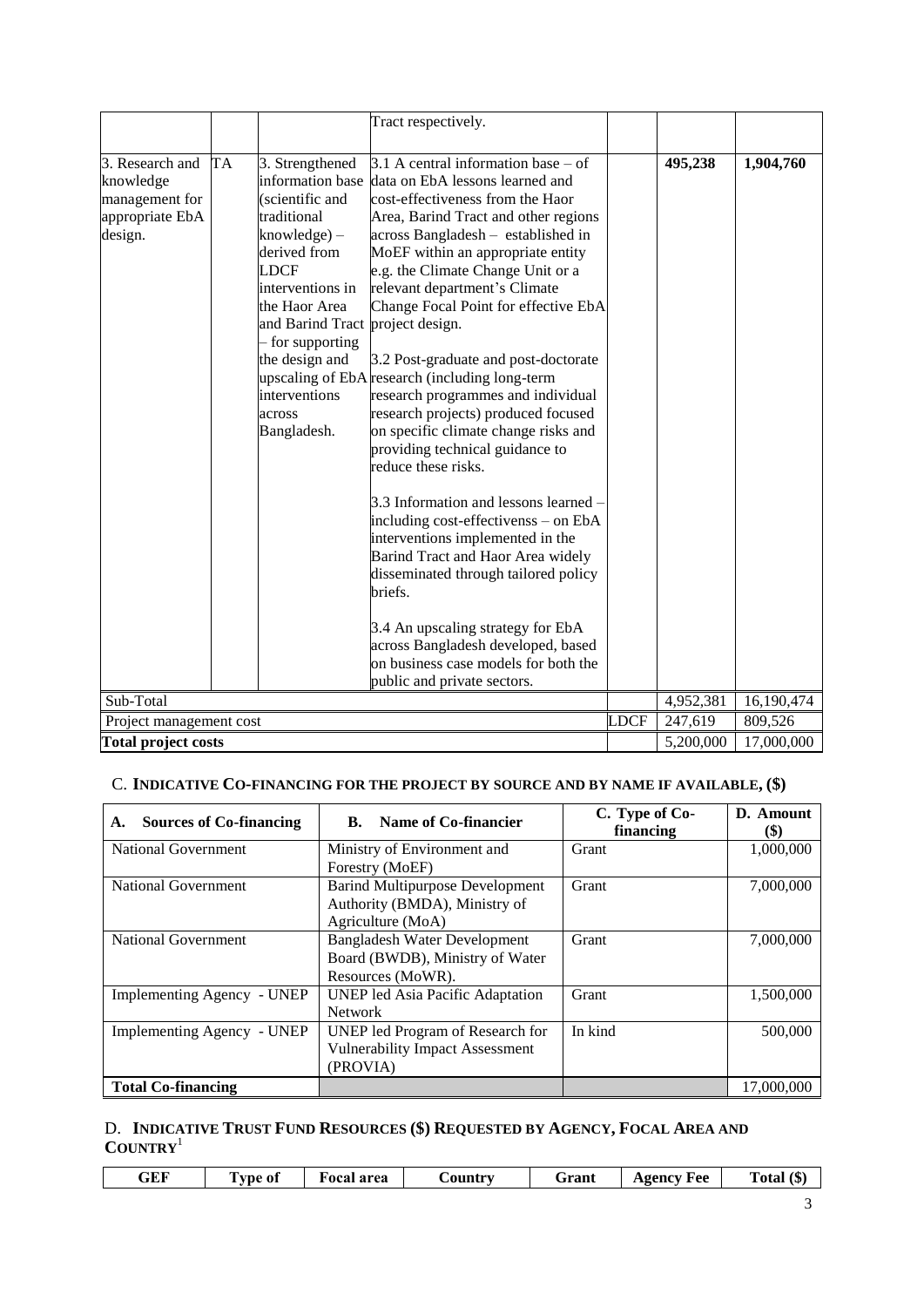| Agency                       | <b>Trust Fund</b> |  | Name/Global | amount $(\$)$ | $(\text{S})$ $(\text{b})$ | $(a + b)$ |
|------------------------------|-------------------|--|-------------|---------------|---------------------------|-----------|
|                              |                   |  |             | (a)           |                           |           |
| <b>NA</b>                    |                   |  |             |               |                           |           |
| <b>Total Grant Resources</b> |                   |  |             |               |                           |           |
|                              |                   |  |             |               |                           |           |

# E. **PROJECT PREPARATION GRANT (PPG)**

|                                                                                                                                                                                                             | Allioulit<br>Requested (\$) | Agelicy Fee<br>for PPG $(\$)$ |
|-------------------------------------------------------------------------------------------------------------------------------------------------------------------------------------------------------------|-----------------------------|-------------------------------|
| No PPG required<br>(up to) \$50k for projects up to and including \$1 million<br>(up to) \$100k for projects up to and including \$3 million<br>(up to) \$150k for projects up to and including \$6 million | 100,000                     | 9,500                         |
| (up to) \$200k for projects up to and including \$10 million<br>(up to) \$300k for projects above \$10 million                                                                                              |                             |                               |

 $\Lambda$  and  $\Lambda$ 

Agency  $\Gamma$ 

## PPG AMOUNT REQUESTED BY AGENCY(IES), FOCAL AREA(S) AND COUNTRY(IES) FOR MFA AND/OR **MTF PROJECT ONLY**

|                   | Type of                 |                   | <b>Country</b> |        | (in \$)                                        |                        |
|-------------------|-------------------------|-------------------|----------------|--------|------------------------------------------------|------------------------|
| <b>GEF Agency</b> | <b>Trust Fund</b>       | <b>Focal area</b> | Name/Global    | PPG(a) | <b>Agency Fee</b><br>$\left(\mathbf{b}\right)$ | Total $c =$<br>$a + b$ |
|                   |                         |                   |                |        |                                                |                        |
|                   | <b>Total PPG Amount</b> |                   |                |        |                                                |                        |

MFA: Multi-focal area projects; Multi-Trust Fund projects.

## **PART II: PROJECT JUSTIFICATION**

## **E. PROJECT OVERVIEW**

### **A.1.Project Description**

1

### *A.1.1. The project problem, root causes and barriers that need to be addressed*

The Barind Tract  $(8,720 \text{ km}^2)$  in the northwest and the Haor Area  $(24,500 \text{ km}^2)$  in the east of Bangladesh are very important ecological regions as they have been identified in the NAPA as critical areas, most vulnerable to the effects of climate change<sup>2</sup>. The Barind Tract is a semi-arid region, of fertile alluvial sediment, in the Bengal basin which covers the major parts of Rajshahi, Dinajpur, Rangpur, Bogra and Pabna districts. The Hoar Area covers Sunamgani, Habigani and Moulvibazar districts in the Meghna basin and includes Bangladesh's most important freshwater wetlands. Furthermore, the Haor wetland area is very important with regard to the fisheries sector which has been identified as one of the main priorities within the Bangladesh Climate Change Strategy and Action Plan (BCCSAP). Please refer to Annex B for a map detailing the project areas.

Ecosystems in both regions provide a range of ecosystem services that are essential to local communities living therein. These ecosystem services include: i) support services (nutrient cycling, seed dispersal, biodiversit*y* conservation, primary production); ii) provisioning services (food, fibre, water); iii) regulating services (carbon sequestration, waste decomposition, flood regulation, water supply and purification, sediment and nutrient retention, nutrient recycling, erosion control); and iv) cultural services (ecotourism, aesthetic value, recreation, education).

Fertile soils in the semi-arid Barind tract support agricultural production of aman rice, boro rice, aus, jute and drought tolerant chickpea as well as domestic vegetable production. The drylands in the Barind Tract are therefore

<sup>&</sup>lt;sup>2</sup> Ministry of Environment and Forests, Government of the People's Republic of Bangladesh, National Adaptation Programme of Action, November 2005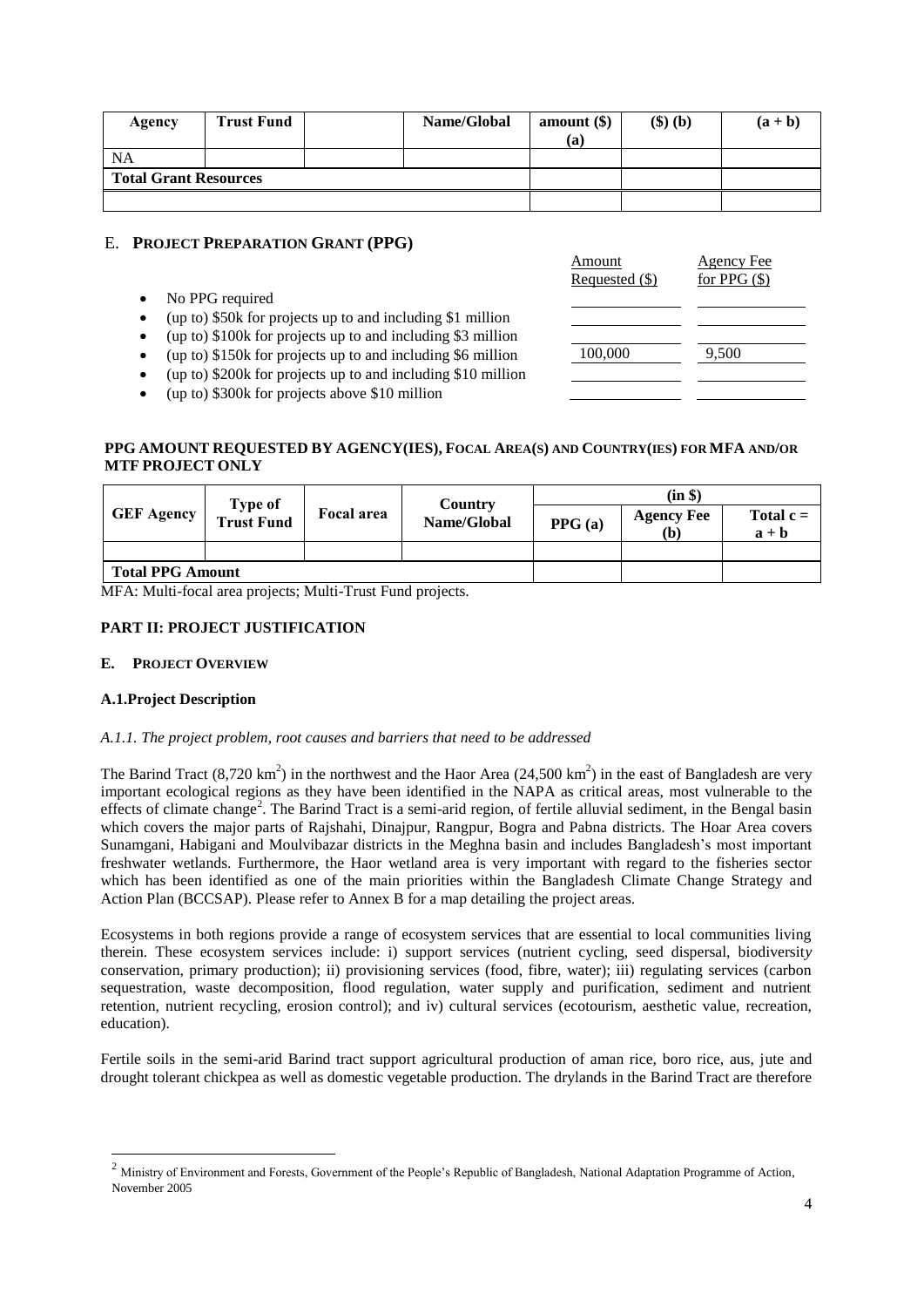vital to local communities and provide additional services such as medicinal plants<sup>3</sup> and grazing for livestock. Local communities in the Hoar area, in addition to the above mentioned ecosystem services, are heavily dependent on the wetland habitats for fish (haors<sup>4</sup> are the main source and reserves of the brood stock of fish), waterfowl and flood regulation.

The Barind Tract and Hoar Area are both experiencing rapid population growth and increasing environmental degradation, which is threatening the ability of these regions to deliver ecosystem services, thereby increasing the vulnerability of local communities. Despite the importance of the dryland and wetland ecosystems to the local communities, these systems are currently under threat from unsustainable exploitation of a range of natural resources. Major threats to the integrity of the Barind Tract drylands and Haor Area wetlands include: i) high localised rates of deforestation, land degradation and soil erosion; ii) over-fishing (Hoar); iii) sedimentation of rivers; iv) poorly planned development activities and infrastructure; v) improper drainage; vi) agricultural expansion; vii) agrochemical pollution; viii) water diversion for irrigation; ix) further unsustainable agriculture practices; and x) drought (Barind Tract).

These environmental threats are exacerbated by climate variability and climate changes that have been observed in recent times and will be magnified in the future. Climate change has already resulted in an increased frequency and severity of seasonal droughts and intermittent dry spells in the Barind Tract. Conversely, total annual precipitation has increased and heavier and more erratic rainfall has been observed in the Haor Area of Bangladesh<sup>5</sup>. Future climate scenarios predict that the observed conditions will worsen. Drought and intermittent dry spells in the Barind Tract will be exacerbated during both the monsoon and dry seasons. In the Haor Area there will be significant changes in the timing and intensity of rainfall resulting in heavier and more erratic rainfall during the monsoon.

The increased frequency and intensity of drought in the Barind Tract will result in: i) decreased availability and quality of water for agriculture, industry and household use; ii) increasing food insecurity; iii) loss of livelihood options; iv) deteriorating sanitary conditions and increased health risks; and v) loss of human life. An increasing frequency of heavy rainfall events in the Haor Area, is expected to result in: i) higher river flows, causing breaching of embankments and widespread flooding; ii) increased river bank erosion, resulting in damage to agricultural areas, infrastructure and homes; and iii) increased sedimentation of riverbeds, leading to poor drainage, water logging, and decreasing availability and quality of surface water. Climate change will therefore severely affect local communities in both of these regions. Agricultural production in particular is impacted by the effects of both droughts and floods. Reduced productivity of staple crops as a result of droughts causes increased food prices and decreased household food security. Furthermore, the decreased availability and quality of water during droughts and dry spells can result in increased incidence of illness and waterborne diseases <sup>6</sup>. The impact of climate change on the water, agricultural and other economic sectors in Bangladesh substantially reduce the country's ability to reduce poverty and enable economic growth.

The **problem** that the proposed LDCF project seeks to address is that communities in the Barind Tract and Haor Area of Bangladesh and the livelihoods of these communities are vulnerable to current and expected climate change impacts, including increased average temperature, increased frequency and severity of drought and dry spells, and changing rainfall patterns including heavier and more erratic rainfall. The vulnerability of affected populations to these climate change impacts is exacerbated by limited capacity, knowledge and financial resources to adapt. Therefore, there is an urgent need to implement adaptation interventions that will build the climate change resilience of communities living in these areas. Further, on-going development investments, for example in irrigation, by Government and donors in the project region will be undermined if these investments are not climate-proofed. Urgent interventions are required to build capacity to plan, implement, research and upscale ecosystem based adaptation measures to advance climate change adaptation in the Barind Tract and Haor Area of Bangladesh.

The **preferred response** is to build the climate resilience of communities living in the Barind Tract and Haor Area using Ecosystem-based Adaptation (EbA) approaches. This will be achieved through the implementation of EbA interventions in the Barind Tract and Haor Area, strengthening the capacity of local and national institutions

<u>.</u>

<sup>3</sup> Siddique, N.A., Bari, M.A., Pervin, M.M., Nahar, N., Banu, L.A., Paul, K.K., Kabir, M.H., Huda, A.K.M.N., Mollah, M.U. & Ferdaus, K.M.K.B. 2005. Screening of endangered medicinal plants in Barind Tract in Bangladesh. Pakistan Journal of Biological Sciences 8, 1783- 1793.

<sup>4</sup> Haors are bowl-shaped depressions between the natural levees of a river subject to monsoon flooding every year and are therefore covered with water ~six months of the year.

<sup>5</sup> UK Department of Energy and Climate Change, 2011. Climate: Observations, projections and impacts – Bangladesh.

<sup>&</sup>lt;sup>6</sup> FAO 2007. Climate variability and change: adaptation to drought in Bangladesh.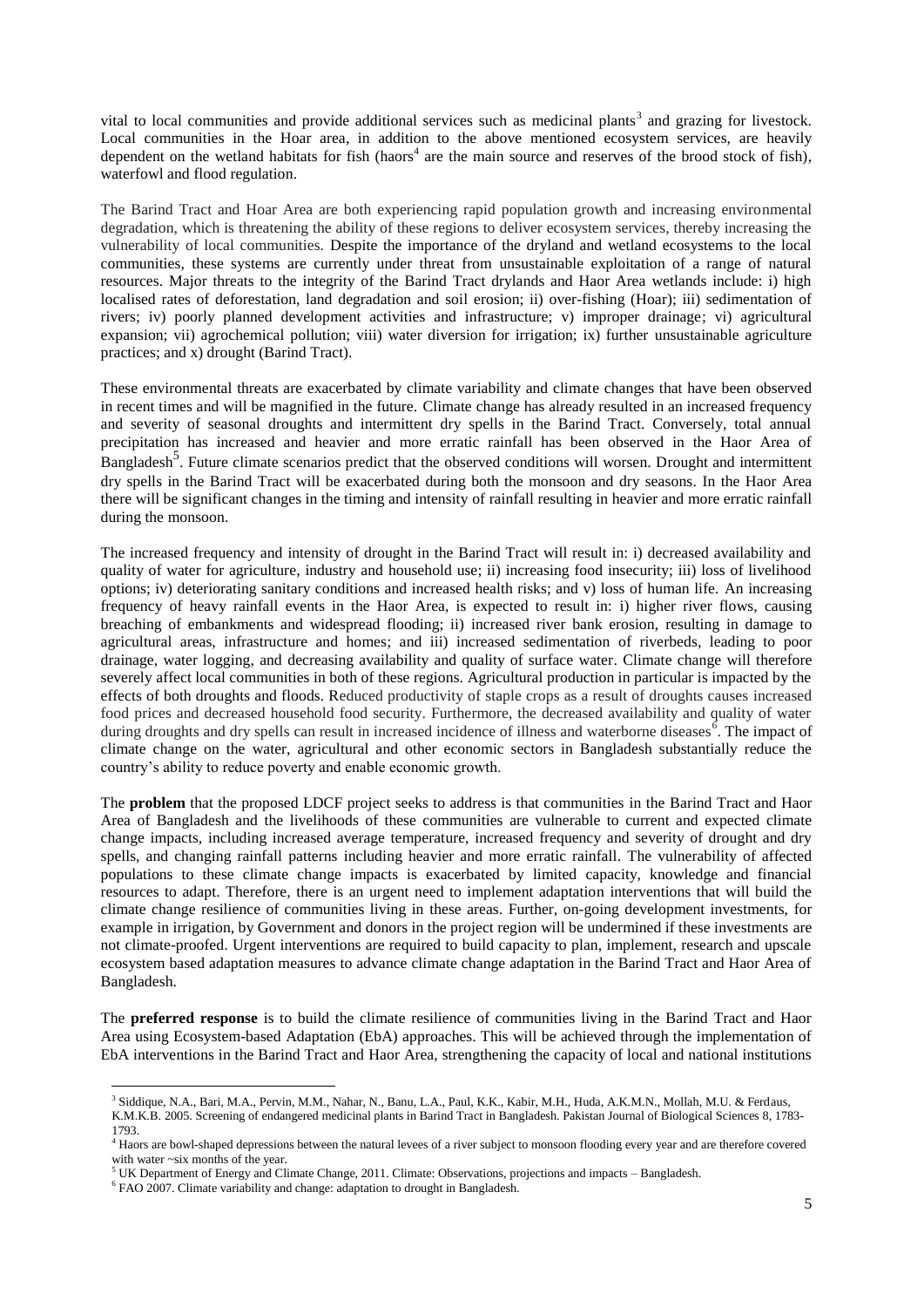to employ EbA approaches, and the subsequent dissemination of knowledge on the design and implementation of EbA.

EbA provides a low-cost and effective approach for building long-term adaptation and climate resilience of the communities in the Barind Tract and Haor Area. EbA reduces climate change vulnerability while providing multiple benefits to society and the environment by protecting, maintaining and rehabilitating ecosystems<sup>7</sup>. Furthermore, EbA contributes to climate change mitigation by reducing emission of greenhouse gases and contributing to carbon sequestration.

There are a number of **barriers to the effective adaptation** of local communities in Bangladesh to climate change impacts, of which **limited and/or reduced natural resources** is the most significant. A healthy natural resource base is necessary for local communities to adapt to climate change risks. Maintaining and/or enhancing the flow of ecosystem goods and services ensures that communities can survive, recover quickly and even thrive in a changing climate. Without a resilient natural resource base and associated ecosystem goods and services, local communities are forced to undertake unsustainable strategies such as resorting to unsustainable exploitation of remaining natural resources, migrating to other areas and borrowing money under future climate change conditions.

**Additional barriers** to effective adaptation of local communities in Bangladesh include: i) limited government action at the local level; ii) insufficient capacity for coordinated action of local government institutions; iii) limited knowledge and awareness of the relevance of climate change for the work of politicians and government officials across line ministries; iv) lack of a comprehensive national climate policy that focuses on incorporating climate change into national development; and v) limited inclusion of local people in the policy-making process.

The proposed LDCF project will contribute to overcoming the above adaptation barriers by: i) building the capacity of national and local government institutions for planning and implementing effective local-level **Ecosystem-based approaches to Adaptation** (EbA); ii) providing an evidence base of best-practice for these approaches, based on research; and iii) undertaking local level **EbA interventions** in drought- and flood-prone areas, and monitoring their effectiveness, in order to catalyse future up scaling of successful approaches.

#### *A.1.2. The baseline scenario and associated baseline projects*

Communities living in the Barind Tract and Haor Area are dependent on a range of ecosystem services, in particular, for the Barind tract communities rely on ecosystems for – agricultural production/food provision, water filtration, groundwater recharge, and erosion control. In the Haor area communities depend on ecosystems for – fisheries/food provision, flood mitigation, reduced siltation of soils and availability of freshwater. However, the provision of these services is under threat due to land degradation, deforestation, and poorly planned development activities. These problems are further exacerbated by the impacts of climate change. The Barind Tract is particularly vulnerable to climate change hazards such as increased severity and frequency of seasonal droughts and dry spells, which negatively affects local community livelihoods activities and results in reduced household income and food security. In the Haor Area, climate change hazards include heavier and more erratic rainfall during the monsoon season, which is causing increased frequency and severity of flooding and riverbank erosion and results in reduced agricultural productivity, loss of income, and damage to infrastructure, arable land and homes. The main challenges in these two regions are ensuring food and water security, protecting community livelihoods, and protecting infrastructure. These challenges are being addressed by a number of baseline projects, further described below.

#### *Baseline projects in the Barind Tract*

1

The **Barind Multipurpose Development Authority (BMDA)**, administered by the Ministry of Agriculture, was established in 1992. The objectives of the BMDA are to: i) arrest desertification through large-scale plantations; ii) green the Barind Tract; iii) convert the Barind Tract into a granary of Bangladesh; and iv) improve the livelihoods of people. The BMDA is undertaking several different projects in the Barind Tract in order to meet these objectives.

 The **Irrigation Programme through Surface Water Augmentation (**hereafter referred to as the **'Irrigation Programme')** project is being implemented by the BMDA in all districts of the Barind

<sup>&</sup>lt;sup>7</sup> Jones, H.P., D. G. Hole & E. S. Zavaleta. 2012. Harnessing nature to help people adapt to climate change. Nature Climate Change 2: 504-509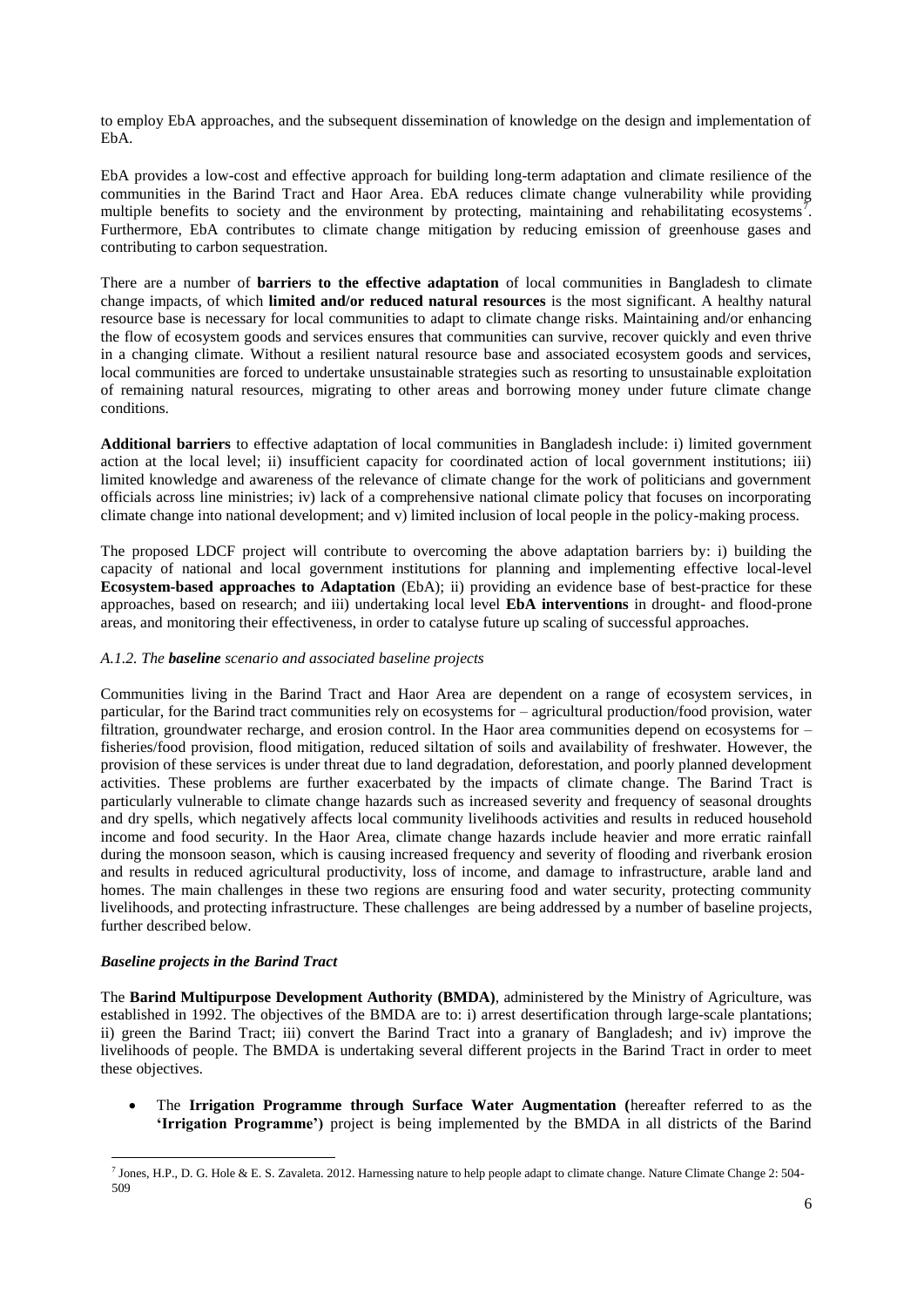Tract. The Irrigation Programme has a budget of  $\sim$  USD 12,875,000<sup>8</sup> funded by the GoB and will run from January 2013 to June 2016. The objectives of this baseline project are to: i) increase the usage of surface water in irrigation to lower the pressure on ground water; ii) bring 12,000 ha of land under controlled irrigation; iii) increase food production; and iv) generate employment through agricultural activities.

- Also being implemented by the BMDA in the Barind Tract is the **Seed Production Strengthening Project** (hereafter referred to as the **'Seed Project'**). The objectives of this baseline project are to: i) reduce the shortage of standard quality rice and wheat seeds; ii) motivate farmers to produce local and hybrid variety seeds through display plots; and iii) provide training on the production, processing and storage of standard quality rice and wheat seeds. The Seed Project began in July 2012 and will run until June 2017 with a budget of  $\sim$  USD 4,370,000 $^9$  funded by the GoB.
- The Dinajpur and Bogra districts of the Barind Tract are included in the **Development of Rural Communication Network for Marketing of Agricultural Products Project (**hereafter referred to as the **'Communication Network Project')**. The main objective of this project is to construct feeder roads to remote areas to promote a rural communication network. A further objective of this baseline project is to prevent desertification through an afforestation programme alongside the feeder roads. The project began in July 2012 and will run until June 2017, with a total budget of  $\sim$  USD 52,740,000<sup>10</sup> funded by the GoB.

Climate change impacts, including droughts and intermittent dry spells, will negatively affect the baseline projects being implemented through the BMDA. Reduced water availability associated with drought conditions will diminish the capacity for irrigation activities, reducing the ability of the **Irrigation Project** to achieve its target area under controlled irrigation. Droughts will reduce agricultural productivity in general, including the yield of improved quality seed generated by the **Seed Project**, thereby reducing household income and limiting access to quality seeds (including drought-resilient varieties). Droughts and dry spells will also negatively affect the establishment of plantations along roadsides under the afforestation activities of the **Communication Network Project**. The above BMDA projects are sought as baseline projects for this LDCF project. The proposed LDCF project will build on these baseline projects and reduce their vulnerability to climate change through building technical capacity and increasing the awareness of EbA, and strengthening policies and strategies that promote EbA approaches. EbA interventions implemented in the Barind Tract will also contribute to increasing the quality and availability of fresh water, which will support the objectives of the **Irrigation Project**, **Seed Project** and **Communication Network Project**. The introduction of climate-resilient species for agricultural production and reforestation activities will further reduce the vulnerability of the BMDA's initiatives to climate change. For further details on the impacts of climate change on the BMDA baseline projects, as well the how the proposed LDCF project will increase their climate resilience; see Annex 1 (Table A1).

#### *Baseline projects in the Haor Area*

1

A range of **business-as-usual GoB-led interventions** have been implemented in the Haor Area from 1975-2012 (Table 1) to cope with frequent flooding. These include Early Implementation Projects (EIP), System Rehabilitation Projects (SRP), Flood Action Plans (FAP), and Haor Rehabilitation Schemes (HRS). These baseline projects are maintained by the **Bangladesh Water Development Board (BWDB)** with a budget allocated by GoB ( $\sim$ US\$ 100,000,000<sup>11</sup>). Baseline projects have focused primarily on the construction and maintenance of embankments, sluice gates, culverts and other hard infrastructural measures to reduce the extent of flooding during the monsoon season. However, the construction of hard infrastructure has altered the hydrologic and flooding regime of the Haor Area wetland systems, negatively affecting productivity of fisheries and agriculture. The main impacts include: i) reduction of fish habitat, diversity and productivity; ii) loss of indigenous aquatic plants including wild rice varieties; iii) loss of soil fertility; and iv) loss of natural water reservoirs.

 $8$  Budget of 100065.4 lakh taka. Conversion to USD based on the USD to BDT exchange rate on 4/4/2013.

 $^{9}$  Budget of 3416.43 lakh taka. Conversion to USD based on the USD to BDT exchange rate on 4/4/2013.

<sup>&</sup>lt;sup>10</sup> Budget of 41299.7 lakh taka. Conversion to USD based on the USD to BDT exchange rate on 4/4/2013.

<sup>&</sup>lt;sup>11</sup> ~USD 100,000,000 is budgeted for the Flood Management of Hoar areas over the next five in the Master Plan of the Hoar Area, 2012. Ministry of Water Resources.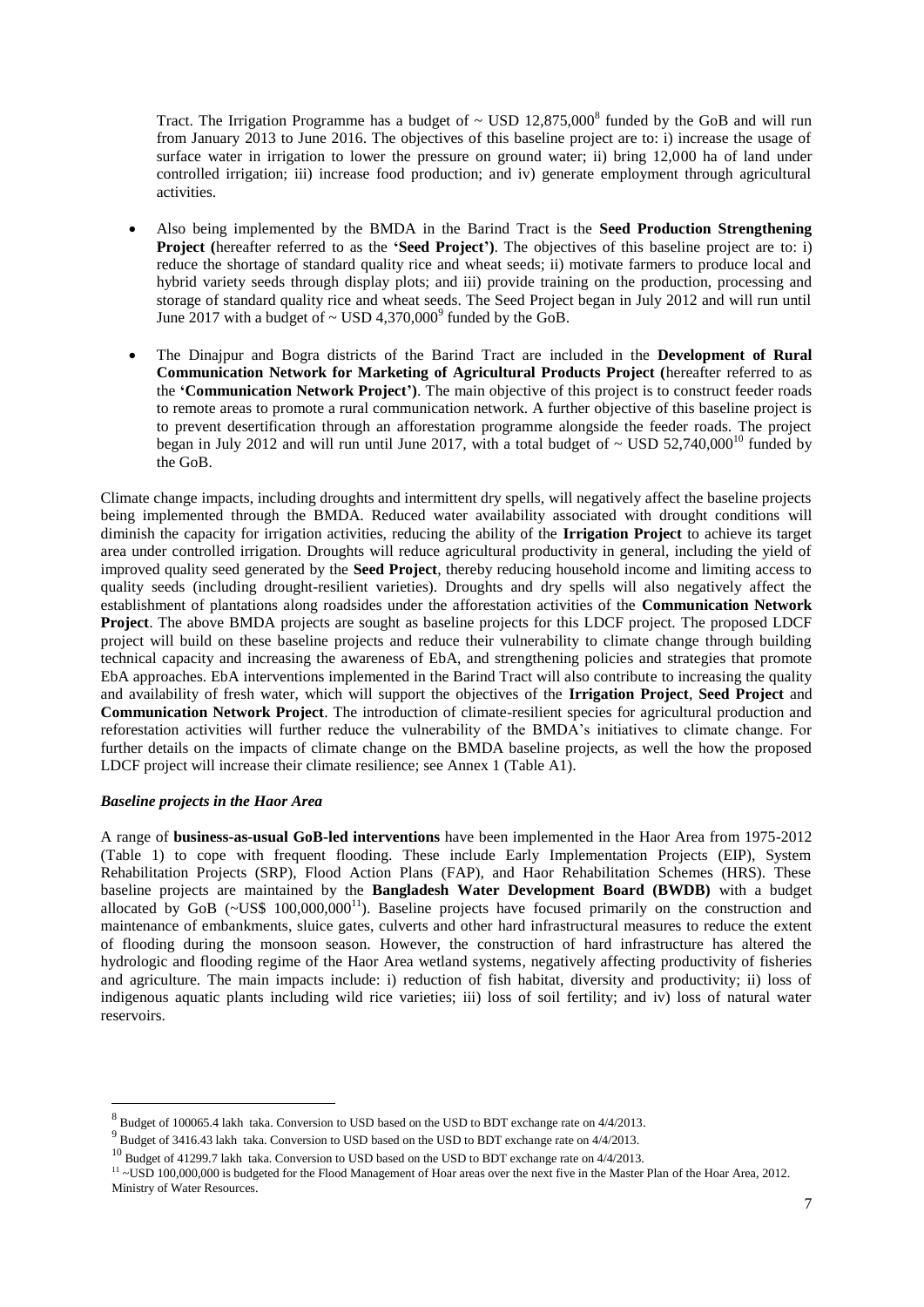**Table 1. Status of BWDB schemes/projects that have been implemented from 1975 and are currently being annually maintained with GoB budget disbursements.** 

| <b>Project type</b>                  | No. of projects | Area coverage (ha) |
|--------------------------------------|-----------------|--------------------|
| Drainage                             |                 | 3,058              |
| Flood Control and Drainage           | 60              | 363,253            |
| Flood Control                        | 10              | 33,565             |
| Food Control Drainage and Irrigation | 46              | 324,165            |
| <i><u><b>Irrigation</b></u></i>      |                 | 688                |
| <b>Total</b>                         | 118             | 724,729            |

The GoB has learned a number of lessons from past projects implemented in the Haor Area. These have been considered in the development of the Haor Master Plan in which the 153 project investment portfolios will be used to improve the current projects and schemes in the area as well as develop new projects to link these ongoing initiatives. It is evident in the Haor Master Plan that the GoB has acknowledged the need for an integrated and sustainable approach to address the environmental and current climatic challenges faced by communities in the Haor Area. However, the current baseline projects do not take into account the potential impacts of climate change and are consequently at risk of significant setbacks in the medium and long-term.

Climate change will exacerbate many of the current problems and natural hazards that the baseline projects in the Haor Area experience. A significant change in rainfall pattern and quantity is predicted, including heavier and more erratic rainfall during the monsoon, which will result in: i) increased river flows, causing breaching of embankments and widespread flooding; ii) increased river bank erosion, resulting in loss of homes and arable land; and iii) increased sedimentation in riverbeds, leading to poor drainage, waterlogging and reduced surface water storage capacity. These impacts will damage the hard infrastructure measures currently being constructed by the baseline projects. The proposed LDCF project will increase the resilience of the baseline projects in the Haor Area to climate change by building technical capacity and increasing the awareness of EbA approaches within the BWDB. EbA interventions implemented by the proposed LDCF project will reduce flooding, thereby reducing damage to infrastructure built by the baseline projects. Furthermore, EbA interventions implemented in the Haor Area will increase the resilience of local communities to flood impacts in alignment with objectives of the current BWDB interventions. For further details on the effect of climate change on the BMDB baseline projects, as well the how the proposed LDCF project will increase their climate resilience. see Annex 1 (Table A1).

### *A.1.3. The proposed alternative scenario, with a brief description of expected outcomes and components of the project*

In alignment with Priority Activities identified by the Bangladesh NAPA and the BCCSAP 2009, the proposed LDCF project will increase the resilience of the baseline projects and the livelihoods of local communities to climate change-induced hazards and long-term climatic changes. This will be achieved by complementing government development activities with on-the-ground EbA interventions in the Barind Tract and Haor Area.

The proposed LDCF project will implement climate-proofing, pre-investment interventions to support local community livelihoods in the Barind Tract and Haor Area. This will include: i) rainwater harvesting, groundwater replenishment and drought-resilient and mixed farming systems in the Barind Tract; ii) conserving and sustainably managing core ecosystem areas for fish breeding, ecological agriculture and mixed farming systems in the Haor Area; and iii) mainstreaming EbA into development agenda, training communities on EbA, including the use of landscape approaches to natural resource management for sustaining agriculture/food production, conserving biodiversity and supporting local community livelihoods, as well as implementing long term research on EbA . The above will be achieved by delivering three integrated and complementary components.

# *Component 1: Capacity development for implementing EbA and upscaling into national and local plans*

This component will strengthen the technical capacity of local and national institutions to plan, implement and upscale EbA.

Indicative activities to be funded by LDCF resources will include:

building or strengthening the EbA focus within the CCU, MoEF, CCFPs and linked local government institutions;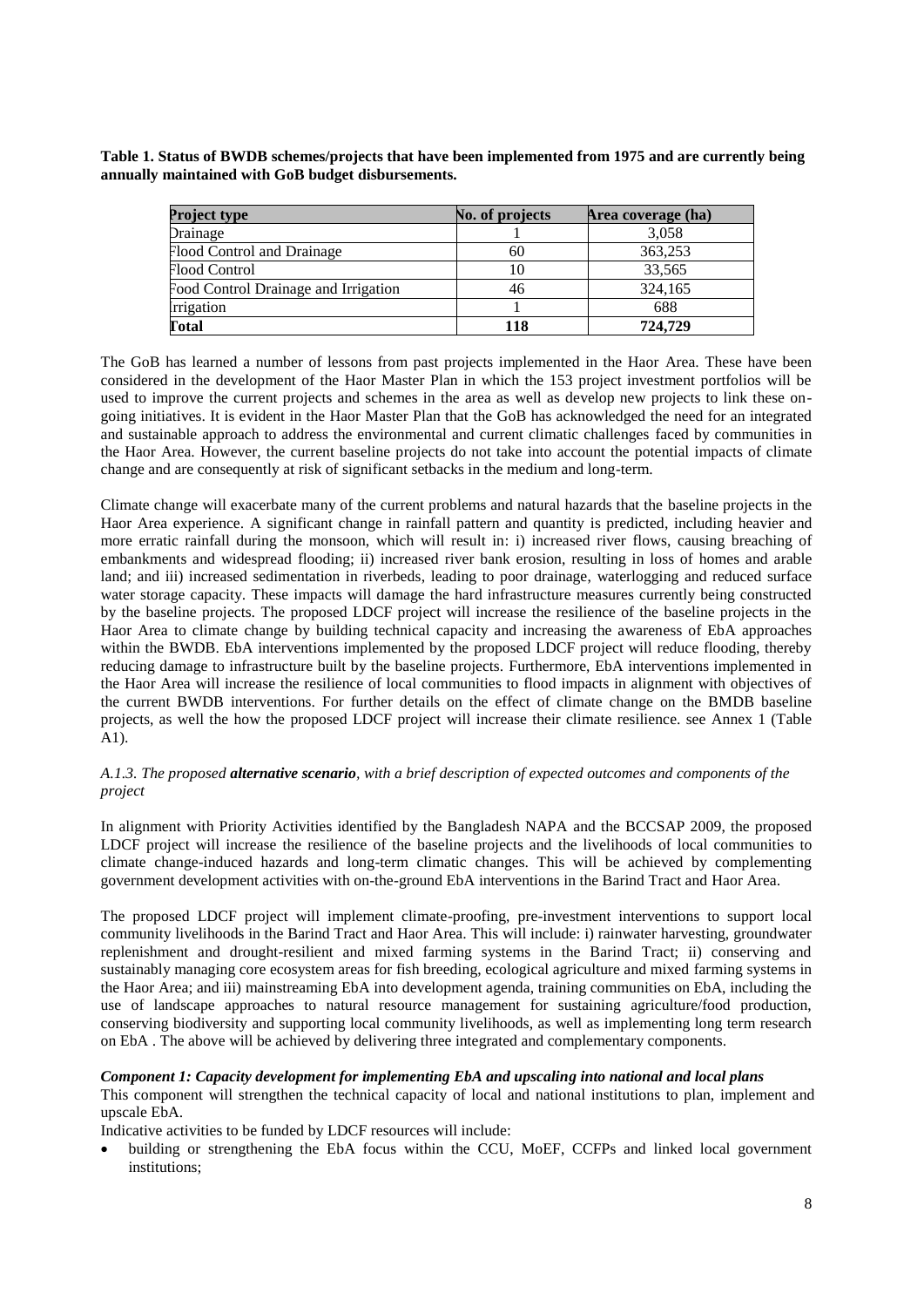- stocktaking and revision of existing policies and strategies to identify entry points for promoting EbA, and thus reducing climate change vulnerability;
- upscaling of EbA into national strategies, including budget allocations;
- developing policy briefs and technical guidelines on increasing the resilience of local community livelihoods to climate change using appropriate wetland and dryland restoration techniques – these briefs and guidelines will be based on knowledge gained from the EbA interventions introduced under Component 2, the latest research as well as indigenous knowledge;
- distributing policy briefs and technical guidelines to relevant policy- and decision-makers; and
- training of government staff within the CCU, MoEF, CCFPs and linked local government institutions on planning and implementing EbA interventions.

### *Component 2: EbA interventions that reduce climate change vulnerability and restore natural capital*

This component will increase the resilience of local communities to climate change impacts, including temperature rise and increased drought in the Barind Tract and hydrological changes in the Haor Area. This will be achieved through the tailored restoration of wetland and dryland areas for specific climate risks and local community livelihoods.

Activities to be funded under this component include:

- conducting a vulnerability impact assessment of local communities in the Barind Tract (with the assistance of UNEP led PROVIA);
- developing intervention protocols to guide EbA measures in pilot areas;
- establishing resilient restored wetlands in degraded landscapes in the Haor Area to increase freshwater ecosystem goods and services under changing rainfall patterns, including heavier and more erratic rainfall during the monsoon season.;
- establishing resilient restored drylands in degraded landscapes in the Barind Tract to increase water infiltration and agricultural production under increasing drought conditions and dry spells during the monsoon and dry seasons;
- integrating EbA support measures for reducing erosion and increasing ground water replenishment into local community livelihood activities – this will include the introduction of rainwater harvesting structures and drought/flood resilient eco-agriculture;
- monitoring the cost-effectiveness of the interventions in a scientifically rigorous manner;
- developing and promoting alternative livelihoods based on the benefits of functional wetland and dryland ecosystems to enhance community resilience to climate change impacts; and
- training of local authorities, committees and user groups on adapting community livelihoods to climate change using specific techniques for restoring degraded wetlands and drylands, in the Haor Area and Barind Tract, respectively.

#### *Component 3: Research and knowledge management for appropriate EbA design*

This component will strengthen the information base of both scientific and indigenous knowledge from the full range of ecosystems in Bangladesh to support the design and upscaling of EbA interventions. This information base will need to cover a wide range of ecosystems in order to inform EbA projects across Bangladesh. It is for this reason that this proposed LDCF project will undertake interventions in Component 2 in both wetlands (Haor Area) and drylands (Barind Tract).

Activities to be funded under this component include:

- establishing of a central information base that draws on the lessons learned and cost-effectiveness of the EBA interventions undertaken in Component 2 – established in MoEF within an appropriate entity e.g. the CCU or a relevant department's Climate Change Cell for effective EbA project design;
- developing post-graduate and post-doctorate research focused on specific climate change risks and providing technical guidance to reduce these risks. This will include long-term research programmes and individual research projects;
- researching on appropriate multi-purpose, indigenous plant species for wetland and dryland restoration and developing EbA plans for targeted areas; and
- disseminating of information and lessons learned particularly cost-effectiveness on EbA interventions implemented in the Barind Tract and Haor Area through tailored policy and information briefs, designed for a wide range of audiences, including government, private sector, general public, school children and university students.Developing an upscaling strategy for EbA across Bangladesh, based on detailed cost-effectiveness data collected in Component 2, that targets both government and the private sector.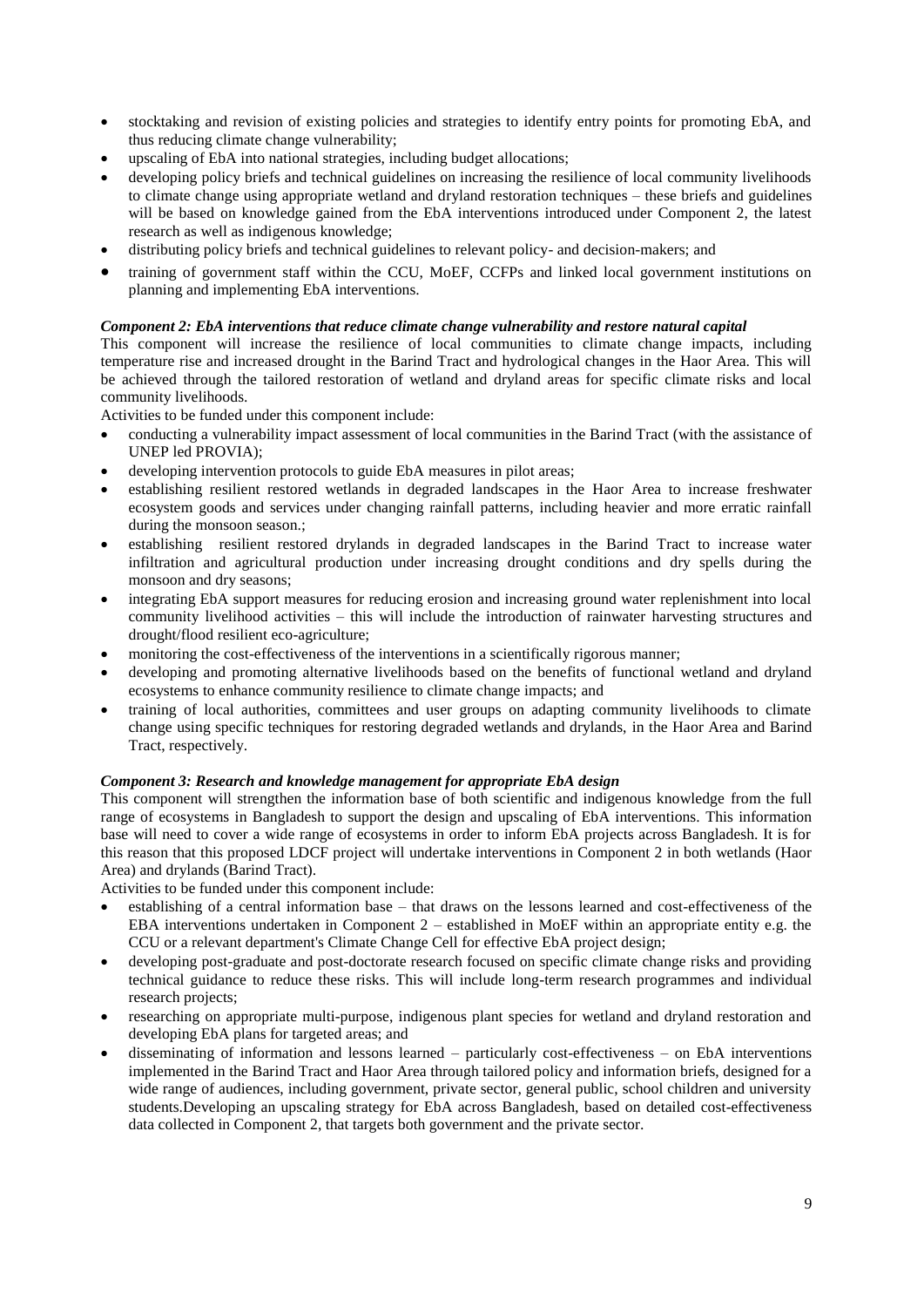#### *A.1.4. Additional cost reasoning and expected contributions from the baseline, the LDCF and co-financing*

The proposed LDCF project aims to build the resilience of local community livelihood activities in the droughtprone Barind Tract and Haor wetland Area by complementing the GoB-led baseline projects in these regions. This will be achieved by: i) mainstreaming an EbA focus into government ministries by strengthening human, institutional and technical capacity; ii) implementing on-the-ground EbA interventions and local-level community training; and iii) establishing a national EbA research and knowledge management center. The additional cost reasoning for each component of the proposed LDCF project is described below. A description of the climate change vulnerabilities of the baseline projects versus the adaptation alternative under the proposed LDCF project is in Annex A (Table A.1).

#### *Component 1: Capacity development for implementing EbA and upscaling into national and local plans*

#### **Business as usual scenario:**

Significant progress has been made by the Government of Bangladesh (GoB) to include climate change as an integral part of national strategies. This includes: i) developing the Bangladesh Climate Change Strategy and Action Plan (BCCSAP) 2009; ii) establishing a Climate Change Unit (CCU)<sup>12</sup> under the Ministry of Environment and Forestry (MoEF) to regularly coordinate the relevant activities of the BCCSAP 2009 between the respective government ministries; iii) allocating Climate Change Focal Points (CCFPs) in all ministries; and iv) setting up the Bangladesh Climate Change Trust Fund (BCCTF) fund to assist in financing the implementation of the BCCSAP 2009. Furthermore, a substantial amount of research has been conducted by a number of institutions in Bangladesh regarding climate change impacts and the need for climate change adaptation.

At present, however, the CCU, MoEF as well as CCFPs and linked local government institutions do not have the technical capacity and expertise to effectively facilitate EbA and related project coordination and delivery. In addition, information for developing effective EbA projects is not readily available for: i) informing the design and implementation of projects by CCFPs and related local government staff; ii) informing the evaluation of projects submitted to the CCU for funding; and iii) assisting the CCU to provide ministries and in particular local government institutions with consolidated information on EbA to support local community livelihoods. As a result, technical knowledge for designing, implementing and evaluating EbA projects across Bangladesh is limited. Furthermore, communities are not adequately provided with information regarding the benefits of EbA under future climate change conditions. In order for climate change projects to adequately integrate EbA, the human resource, institutional and technical capacity of the CCU and CCFPs across ministries needs to be strengthened. This will ensure that climate change adaptation, disaster risk reduction and early warning system measures are adequately complemented with EbA across Bangladesh. The exact value of CCU activities and relevance to this proposed project needs to be determined during the PPG phase however, for this LDCF project USD 476,190 of the financing is relevant as co-financing.

#### **Adaptation scenario:**

With LDCF funding, the proposed LDCF project will ensure that government ministries are efficiently equipped for designing and implementing EbA projects for building the resilience of local community livelihoods to climate change. With this increased technical capacity, as well as through the demonstration of EbA interventions under Component 2, the proposed project will ensure that EbA is integrated into national and local strategies and policies.

The additional cost of increasing capacity within the CCU and CCFPs to implement EbA, and incorporate EbA into national strategies and policies, is **USD 742,857.**

#### *Component 2: EbA interventions that reduce climate change vulnerability and restore natural capital*

#### **Business as usual scenario:**

<u>.</u>

Climate change will continue exacerbate many of the current problems and natural hazards experienced by communities in the Barind Tract and the Haor Area. As the frequency and severity of drought and dry spells increase in the Barind Tract, community livelihood activities will become increasingly difficult, especially in

<sup>&</sup>lt;sup>12</sup> The unit operates under the National Environment Committee chaired by the Prime Minister and the National Steering Committee on Climate Change headed by the Minister of MoEF. The CCU is responsible for gaining access to global climate funds and dealing with funding applications and monitoring of climate-related projects.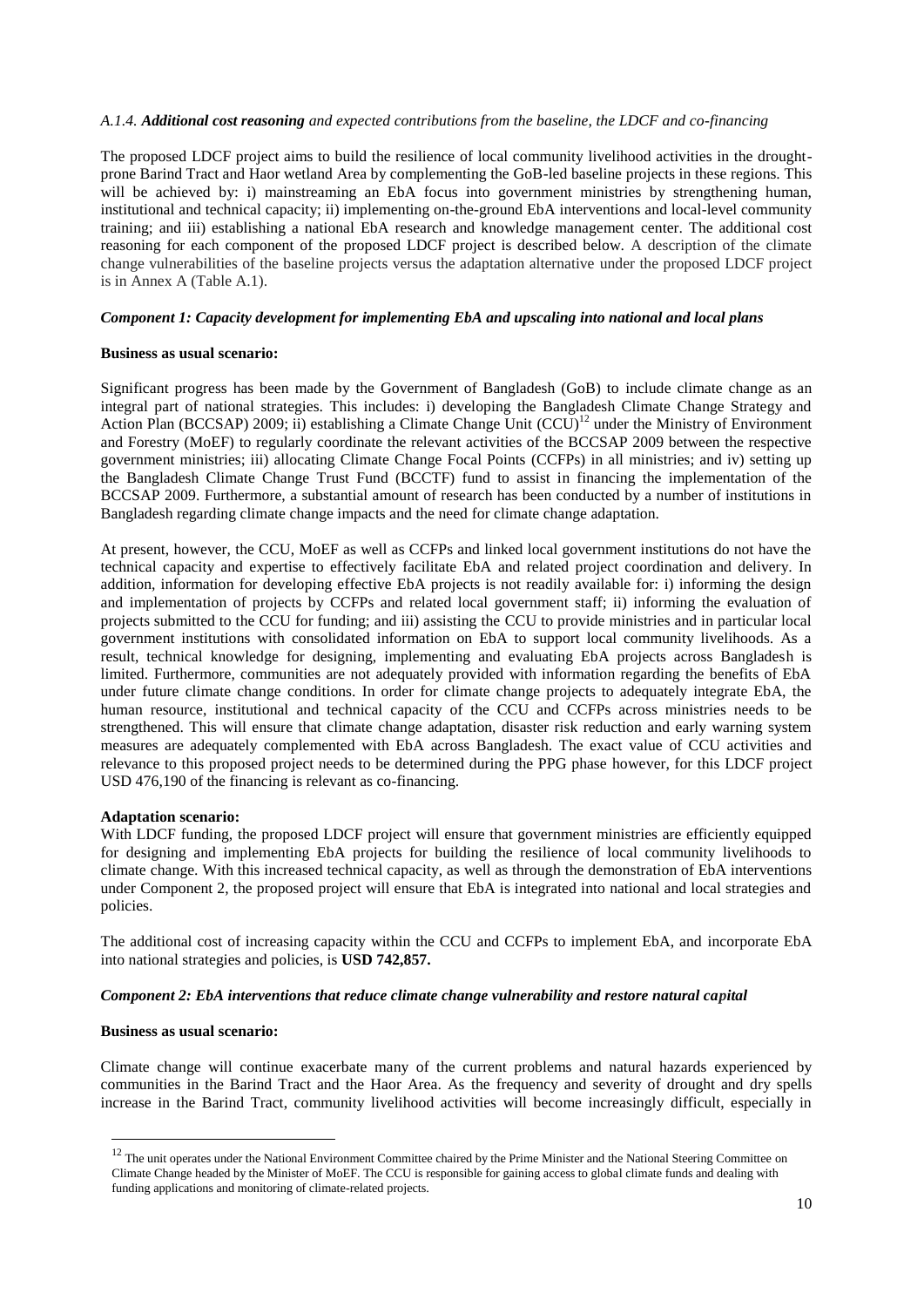marginal and degraded lands. In the Haor Area, a significant change in rainfall patterns and quantity is predicted which will result in: i) increased flooding; ii) increased erosion; and iii) increased sedimentation leading to reduced quality and quantity of surface fresh water. Climate change impacts, including droughts and intermittent dry spells, will negatively affect the baseline projects being implemented through the BMDA. (For more details on the impacts of climate change to baseline projects see table A1 in Annex 1). The GoB has recognised the need for interventions that will reduce the vulnerability of local communities to these natural hazards and is implementing projects in the Barind Tract through the BMDA (**Irrigation Programme** ~ USD 12,875,000; **Seed Project** ~USD 4,370,000; **Communication Network Project ~**USD 52,740,000) and in the Haor area through the **BWDB** (~USD 100,000,000). These baseline projects are mainly focussed on addressing current natural hazards through construction of hard infrastructure and do not consider future climate risks nor include EbA approaches. Consequently, the sustainability of the interventions of these baseline projects are vulnerable to future impacts of climate change.

#### **Adaptation scenario:**

The proposed LDCF project will ensure that business-as-usual baseline activities integrate appropriate EbA approaches into their design, thereby ensuring that they achieve long-term reductions in vulnerability of local communities under a changing climate. Based on stakeholder consultations undertaken during the PIF development, it is estimated that 10% of each of the BMDA baseline projects total budgets are relevant for the proposed LDCF project and that the BWDB will contribute the equivalent amount. The activities suggested in this component will build upon baseline activities whose costs are estimated at 13,809,524 USD. These amounts will be further reviewed during the PPG phase.

Resilient drylands will be established in degraded landscapes in the Barind Tract that will increase water infiltration and agricultural production, and thus will complement the objectives and activities of the Irrigation Programme. The construction of rainwater harvesting structures to reduce the need for irrigation infrastructure will further support the objectives of this programme. Mixed farming systems that utilise drought-resilient species will also be employed in the Barind Tract, complementing and adding onto the objectives of the Seed Project. One of the objectives of the Communication Network Project in the Barind Tract is to introduce an afforestation programme alongside the feeder roads. The proposed LDCF project will build on this programme by introducing an EbA approach and ensuring that a range of climate-resilient and multi-benefit tree and crop species are used for reforestation. This will decrease the vulnerability of local communities to climate change impacts, through the provision of alternative food sources, fuelwood, livelihood options and short-term income generating activities. The establishment of resilient wetlands in degraded landscapes in the Haor Area will increase the provision of freshwater ecosystem goods and services and reduce the severity and frequency of flooding, thereby complementing and reducing the need for the hard infrastructure construction projects carried out by the BWDB. Additionally, the introduction of flood-resilient eco-agriculture as well as the conservation and sustainable management of core ecosystem areas will increase the resilience of local communities to flood impacts, in alignment with objectives of the current BWDB interventions. A summary of the LDCF interventions against baseline scenario is provided in table A1 in Annex 1.

The additional costs of incorporating EbA interventions into the baseline projects to reduce climate vulnerability and restore natural capital is **USD 3,714,286.**

#### *Component 3: Research and knowledge management for appropriate EbA design*

#### **Business as usual scenario:**

Currently, there are several institutions – BRAC University, University of Chittagong, Bangladesh Center for Advanced Studies, Bangladesh Institute of Development Studies, Institute of Water Modelling, SAARC Meteorological Research Center, Center for Environmental and Geographic Information Services – undertaking climate change work in Bangladesh. Most of the information and knowledge generated in these institutions, however, is not readily available and synthesised for designing EbA projects focussed on climate-resilient local community livelihoods. Most of the information and lessons learned from experiments as well as national and local level projects are generally captured by the relevant institution. Therefore, this research and work is at present scattered across existing institutions and many stakeholders are not aware of mechanisms to obtain it. At present, there is a need for a central climate change information-sharing centre to consolidate and disseminate all available information regarding climate change. This will assist CCFPs and their ministries design and implement appropriate EbA projects as well as the CCU evaluate climate change adaptation proposals for accessing funding from the Climate Change Resilience Fund and the Bangladesh Climate Change Trust Fund. In the absence of a climate change information-sharing platform, it is likely that on-going investments in climate change adaptation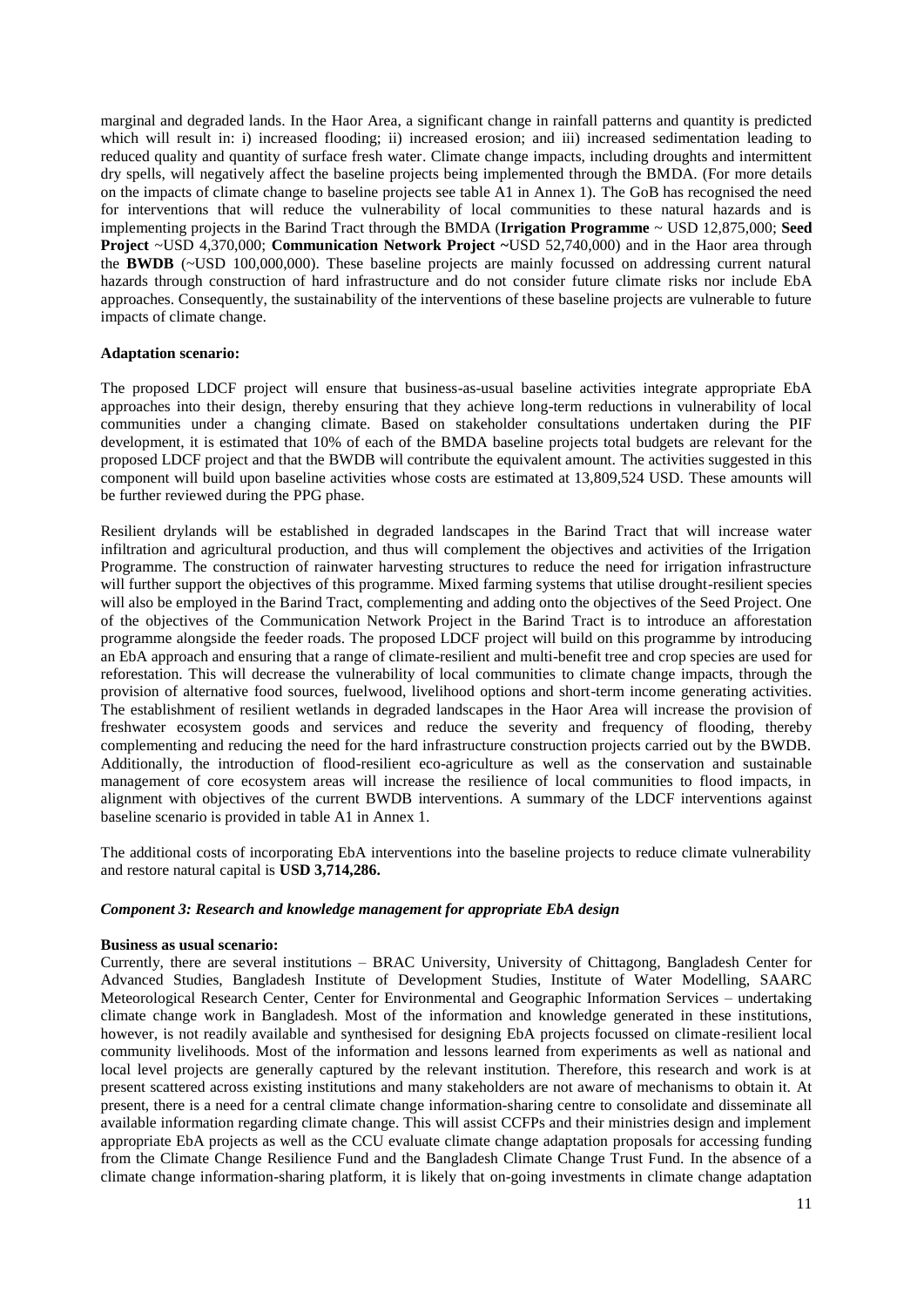and ecosystem management in Bangladesh will continue in an *ad-hoc* and uncoordinated fashion. For this project proposal it is proposed that baseline activities costs will include co-financing of **USD 1, 904, 760** from CCU financing and the UNEP led Asia Pacific Adaptation Network which will be relevant to collating climate change information in Bangladesh in a centralised information base – the exact values will determined during the PPG phase.

#### **Adaptation scenario:**

With LDCF funding, the proposed LDCF project will establish a central information base in MoEF that will encourage and collate climate change research in Bangladesh, with a particular emphasis on EbA. For the full potential of EbA to be recognised for increasing the adaptive capacity of local communities to climate change, the proposed LDCF project will use existing literature and tailored research to identify appropriate: i) measures for rainwater harvesting, water storage/conservation techniques and efficiency in irrigation; ii) climate-resilient/multibenefit tree and crop species/varieties for inclusion in mixed farming and agro-forestry practices; iii) alternative livelihoods options for local communities to generate income when faced with increasingly unpredictable severe weather events; iv) techniques for maintaining/enhancing production and improving soil conditions under a changing climate; and v) sustainable crop and livestock/fisheries management. Through the appropriate research and knowledge management, the proposed LDCF project will facilitate the design of future EbA projects using the information and knowledge already available in the country and global best practice. Lesson learnt and good practice collected from the project will be shared and disseminated through the UNEP led Asia Pacific Adaptation Network (APAN.)

The additional costs of establishing appropriate knowledge management and research for EbA are **USD 495, 238.**

### *A.1.5. Adaptation benefits*

1

**At the local level,** the following adaptation benefits will be realised by communities living in the Barind Tract and Haor Area: i) improved natural capital and ecosystem services, including natural capital that is replenished (potable water, fertile soils), natural capital that is cultivated or produced (crops, fish stocks) and natural capital that is renewed (ecosystem services/biodiversity); ii) increased livelihood options (crops, fish, trees, eco-agriculture) for facing uncertain climate events; iii) strengthened livelihood 'safety nets' for providing natural resources during/after extreme weather events; iv) increased physical/natural capital for moderating environmental extremes, minimising natural disasters and stabilising ecosystem components e.g. intact wetlands for enhancing *inter alia* flood regulation, erosion control; and v) improved human capital through capacity building/training activities for restoring degraded drylands and wetlands.

Recipient local communities will immediately perceive the **short-term benefits** of climate-resilient dryland and wetland establishment in the Barind Tract and Haor Area. These benefits will initially accrue at a local level within the proposed project's area. However, research/information consolidated and generated under Component 3 will ensure that local level interventions are sustainably expanded and replicated across the country. This will enable the proposed project's climate change adaptation benefits to cover greater geographic scales and persist long after project completion.

#### *A.1.6. Innovativeness, sustainability and potential for scaling up*

The proposed LDCF project is grounded in the principles of EbA which is innovative itself. A rapidly growing body of studies suggest that EbA projects deliver favourable cost/benefit ratios when compared with hard adaptation strategies. This is because EbA can help support governments to meet not only their adaptation needs but also their mitigation commitments and broader development goals. EbA reduces climate change vulnerability, but it simultaneously provides a range of co-benefits such as carbon storage and sequestration, biodiversity conservation, alternative livelihoods, and poverty reduction opportunities. Furthermore, restoring or protecting the extent of dryland/wetland ecosystems improves ecosystem resilience, which reduces the risk of ecosystems reaching tipping points and shifting to unmanageable or unrecoverable states as climate change proceeds<sup>13</sup>.

To ensure that the proposed LDCF project's concepts, directions and interventions are sustainably expanded and replicated throughout the Barind Tract and Haor Area, the proposed LDCF project will: i) build a robust knowledge base for designing appropriate EbA interventions in the face of climate change; ii) mainstream climate change adaptation (including EbA) into the CCU and relevant policies and plans; and iii) undertake capacity building of all

<sup>&</sup>lt;sup>13</sup> Jones et al 2012. Harnessing nature to help people adapt to climate change. Nature. Published online: 26 June 2012 | doi: 10.1038/nclimate1463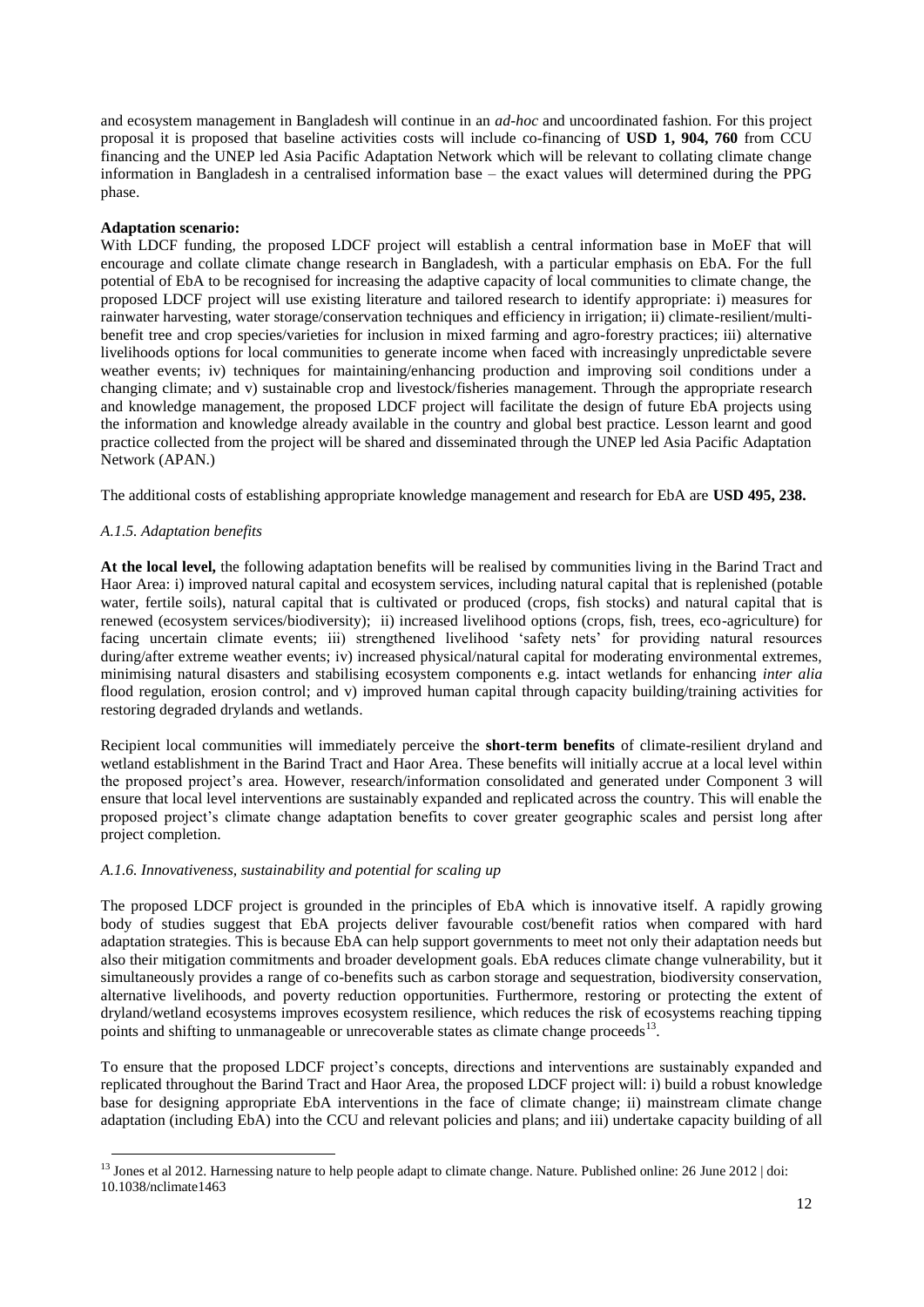stakeholders (from government to community-level) to enhance climate-resilient dryland/wetland restoration and support decentralization/devolution. This will reduce the vulnerability of dryland/wetland landscapes and associated local community livelihoods established to climate change impacts.

Participation/community engagement will be an important factor during all phases of the proposed LDCF project and will form the basis of long-term consensus building. The LDCF project will focus on increasing the involvement of local communities in the development of EbA interventions. This will build confidence and trust between local communities and the MoEF and CCU, as well as empower communities to participate in the establishment of climate-resilient drylands/wetlands and to understand the respective adaptation benefits. This will guarantee that communities protect the climate-resilient drylands/wetlands established under the proposed project.

## **A.2. Stakeholder engagement**

The project will use a thorough participatory approach with stakeholder participation and validation for all major activities. Stakeholder consultations around proposed activities will mobilise local communities, initiate discussions and promote buy-in from local communities. Consultations at a national level will include ministries, NGOs, international partners and the private sector. At the local level local government departments, community user groups, community members and relevant organisations will be included. Key stakeholders of the proposed LDCF project include local communities, regional and district administrations, and government agencies and stakeholders from the baseline projects. As the Executing Agency of the proposed project is the MoEF , the CCU (located within the MoEF) will act as the national coordinating body.

Other government ministries involved in the proposed LDCF project will include the Ministry of Agriculture (MoA) and the Ministry of Water Resources (MoWR). The BMDA (within the MoA) is implementing the baseline projects in the Barind Tract, and the BWDB (within the MoWR) is implementing the baseline projects in the Haor Area. The Center for Environmental and Geographic Information Services (CEGIS within the MoWR) and the Department of Environment (DoE) have also been consulted during the preparation of the proposed LDCF project. Research institutions – BRAC University, University of Chittagong, Bangladesh Center for Advanced Studies, Bangladesh Institute of Development Studies, Institute of Water Modelling – will provide the scientific basis for establishing climate-resilient drylands/wetlands, including research on appropriate multi-purpose indigenous plant species. Both local and international experts will be important stakeholders for guiding the proposed project's activities under all project components. Furthermore, the proposed project will actively engage with NGOs and Community Based Organisations as partners for on-the-ground implementation.

The **main stakeholders** of the proposed LDCF project are the local communities living in and adjacent to the project areas in the Barind Tract and Haor Area. Local communities will be actively engaged throughout the project design and implementation. Furthermore, local communities will provide the traditional/indigenous knowledge basis for the proposed LDCF project's components. The LDCF project will consider gender equality during all stages of design and implementation. Gaining an understanding of gender-specific needs will enable the proposed project to provide adaptation benefits to both men and women. Lastly, gender disaggregated indicators will be included in the programme's monitoring and evaluation framework.

At the commencement of the PPG implementation phase, an inception workshop will be convened for all major stakeholders. During this workshop, a project steering committee will be formed. As the PPG implementation phase progresses, a list of possible adaptation alternatives will be developed. Appropriate EbA adaptation interventions and project sites for demonstration of these interventions will then be finalised. The selection of interventions and project sites will take place during mapping workshops, where experts in fields related to the project interventions (e.g. socio-economic development experts; wetland, ecosystem and biodiversity managers, hydrologists, civil engineers, etc.) assess the potential adaptation measures, the selection criteria and the process for selecting appropriate demonstration sites. The inception and mapping workshops will also enable the: i) collection of baseline information; ii) documentation of ongoing initiatives and potential areas of collaboration; and iii) the initiation of discussions with potential implementing and co-financing partners.

### **A.3. Risks and mitigation measures**

Please see Table 2 below for a summary of the risks that might prevent the proposed LDCF project's objectives from being achieved.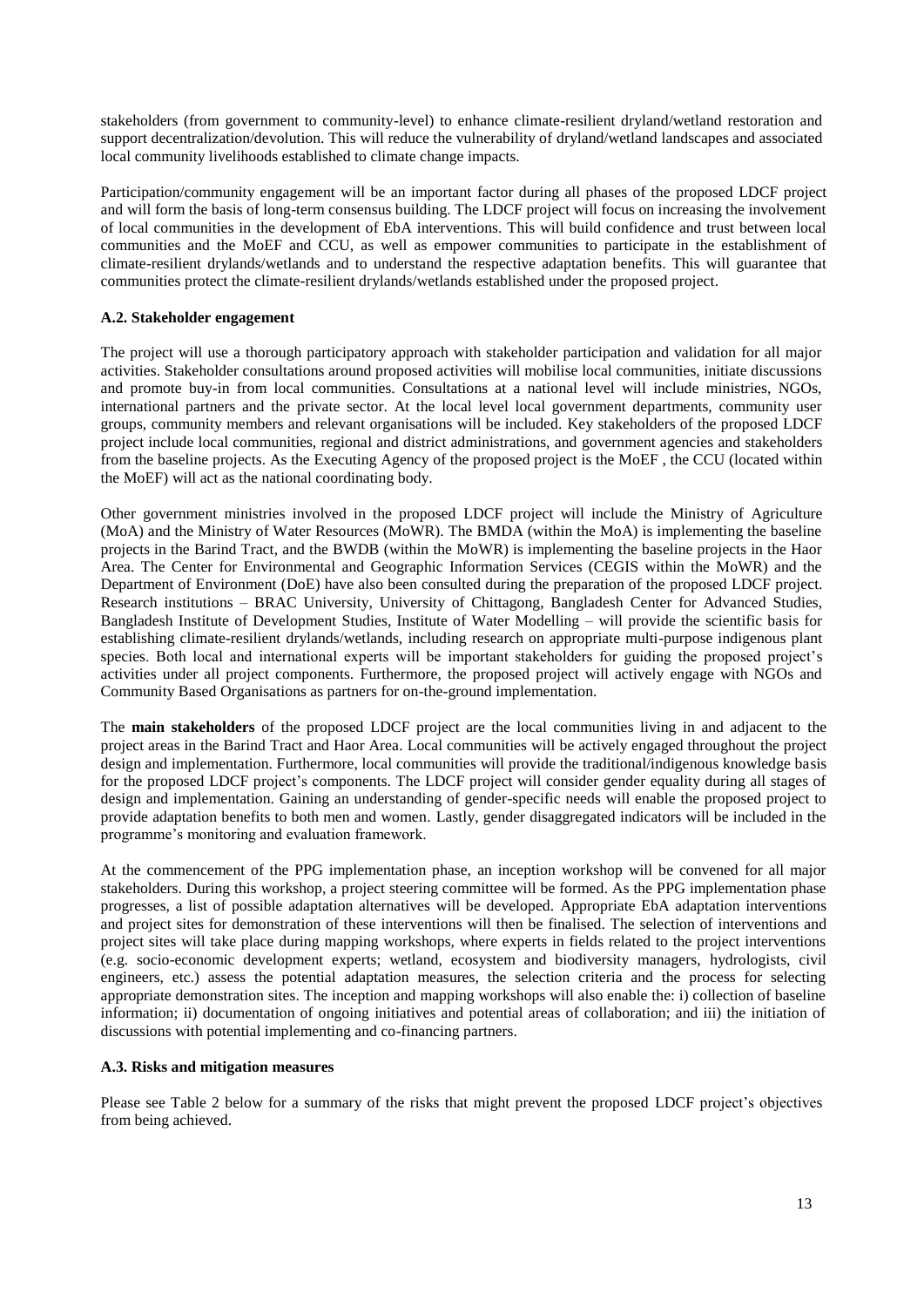## **Table 2. A summary of the proposed LDCF project's risks, risk ratings and mitigation measures.**

| <b>Identified Risks</b>                                                                                                                                                                     | Rating | <b>Mitigation Measures</b>                                                                                                                                                                                                                                                                                                                                                                                                                           |
|---------------------------------------------------------------------------------------------------------------------------------------------------------------------------------------------|--------|------------------------------------------------------------------------------------------------------------------------------------------------------------------------------------------------------------------------------------------------------------------------------------------------------------------------------------------------------------------------------------------------------------------------------------------------------|
| Resistance of stakeholders to<br>accept change i.e. the<br>adaptation alternative over the<br>business-as-usual. This has a<br>potential to affect the scaling<br>up of project activities. | High   | • The proposed project will be institutionalised within the MoEF and<br>CCU to ensure sustainable delivery into the future.<br>• Awareness raising will be conducted at all levels using appropriate<br>IEC (Information, education and communication) means/materials.<br>• Capacity building and training of important stakeholders will be<br>conducted to increase their understanding/awareness of the benefits of<br>the project's activities. |
| Unfavourable climate<br>conditions including current<br>climate and seasonal<br>variability and/or extreme<br>weather events.                                                               | High   | • Ensure that current climatic variability is taken into account in project<br>design.<br>• Integrate EbA support measures (rainwater harvesting structures,<br>drought/flood resilient eco-agriculture) for reducing exposure of<br>project activities to unfavourable conditions.<br>• Focus on climate-resilient species for dryland/wetland restoration.                                                                                         |
| Staff turnover in responsible<br>government departments (in<br>particular MoEF and CCU)                                                                                                     | High   | • Establish supporting relationships during the initial stages of project<br>design with appropriate individuals in the respective<br>Ministries/Departments.                                                                                                                                                                                                                                                                                        |
| <b>Increasing Overseas</b><br>Development Assistance<br>increases demands on<br>government staff<br>time/capacity.                                                                          | Medium | • Collaborate closely with other related overseas development<br>projects/programmes/activities/initiatives to ensure government staff<br>time is managed and capacity built according to the required in-<br>country needs.                                                                                                                                                                                                                         |
| Capacity constraints of local<br>institutions may limit the<br>ability to undertake the<br>required research/assessments<br>and project interventions.                                      | Medium | • Initiate collaboration and exchange between local institutions and<br>international research institutes.<br>• Develop human resource capacity as required.<br>• An international and local expert will work closely with the proposed<br>project managers, researchers and other relevant stakeholders.                                                                                                                                            |
| Priority interventions<br>implemented are not found to<br>be cost-effective.                                                                                                                | Low    | • Cost-effectiveness will be a core principle in the implementation of<br>climate-resilient/multi-benefit adaptation measures. Detailed<br>information will be recorded regarding cost effectiveness.                                                                                                                                                                                                                                                |

# **A.4. Coordination with other relevant GEF financed and other initiatives**

The proposed LDCF project will coordinate closely with public, private and local community stakeholders that are involved in the design and implementation of the following initiatives, so as to build synergies between projects and avoid duplication:

- UNEP let Asia Pacific Adaptation Network which is the Asia-pacific leg of the Global Adaptation Network. Its mandate is to mobilizing knowledge and technologies to support adaptation in Asia Pacific region. 1.5MUSD are sough as grant co-finance from UNEP as the leading agency for APAN.
- UNEP-UNDP LDCF project "Assisting Least developed Countries (LDCs) with country-driven processes to advance National Adaptation Plans (NAPs)". The project budget is 2MUSD and will be implemented from 2013-2015.
- UNEP led Programme of Research on climate change Vulnerability, Impacts and Adaptation (PROVIA) which provides for more cohesive and coordinated global research support and accessibility of Vulnerability Impact Assessment (VIA) knowledge to policymakers and other stakeholders. 500USD are sought as in-kind co-finance from UNEP to the project.
- UNEP SCCF Global project 'Enhancing Capacity, Knowledge and Technology Support to Build Climate Resilience of Vulnerable Developing Countries.' The project will run from 2013-2017 with a budget of 4,900,000 USD. The main aim of the project is to reduce the vulnerability of Least Developed Countries and developing African and Asia-Pacific countries to climate change impacts by providing capacity, knowledge and technology support on Ecosystem Based approaches to Adaptation.
- GoB-led project 'Community-based Sustainable Management of Tanguar Haor (CSMTH)', executed by IUCN in Bangladesh, focussing on establishing a sustainable management system in the Ramsar wetland site of the Tanguar Haor in Northern Bangladesh.The project is currently in its third and last phase (01/07/2012-30/06/2015), which aims to consolidate efforts undertaken since its first phase in 2006. The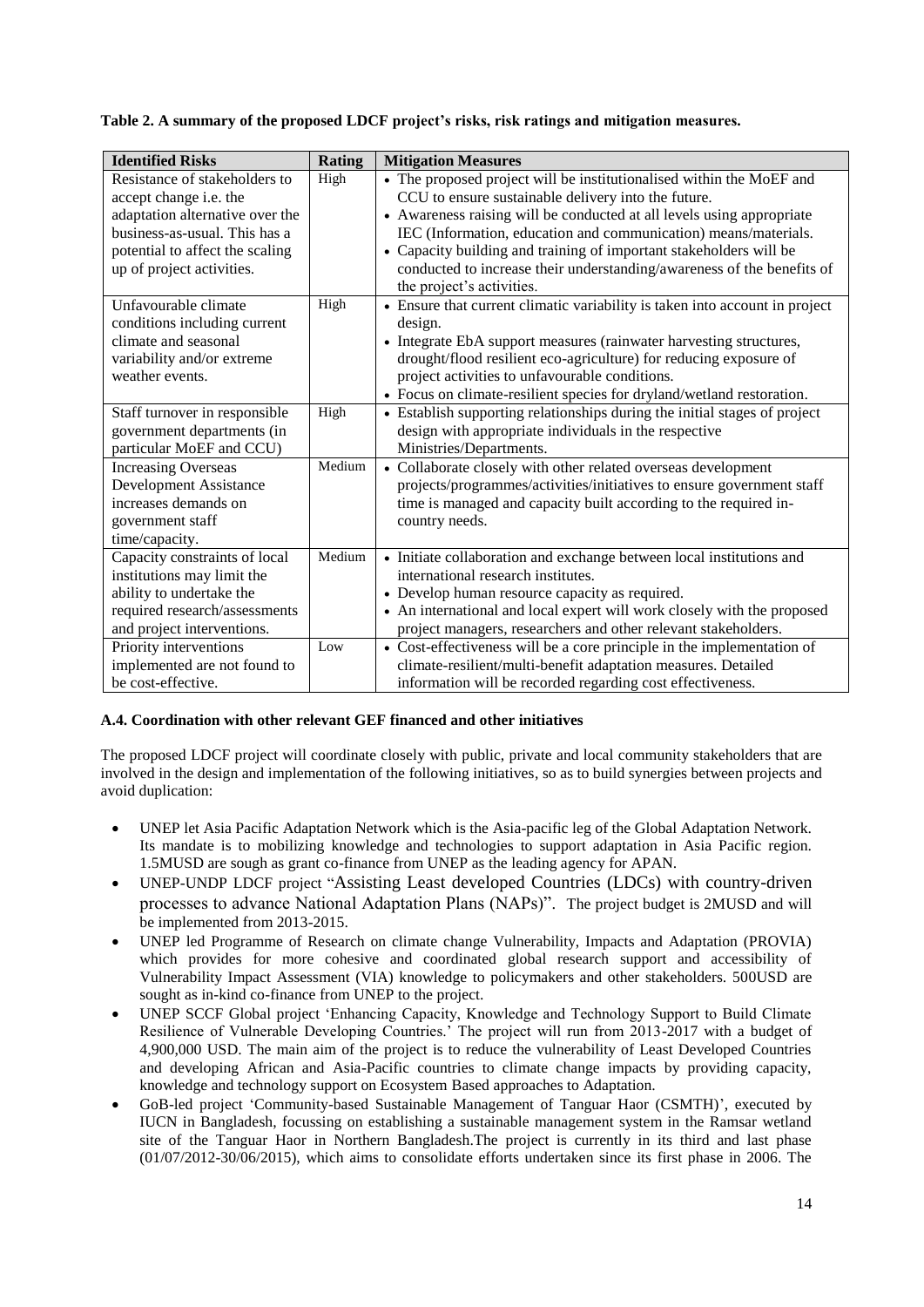project is funded by the Swiss Agency for Development and Cooperation (SDC), The total project budget for the third phase is  $\sim$  US\$ 2,270,537

- 'Ecosystems for Life' A Bangladesh-India Initiative focussing on developing a trans-boundary technical understanding of the Bangladesh-India system of rivers, floodplains, canals, and water bodies (namely, Ganges, Brahmaputra and Meghna rivers systems) to ensure sustainability of the ecosystems. The project is a civil society led multi-stakeholder dialogue process executed by the IUCN and funded by the Embassy of the Kingdom of the Netherlands (EKN) and IUCN. The overarching goal of the initiative is to increase understanding of the values of ecosystems in the Bangladesh sub-region using various dialogue processes.
- The 'Comprehensive Disaster Management Programme' (CDMP I and II) including the 'Disaster and Climate Risk Management in Agriculture' (DCRMA) project, aimed at improving and strengthening capacities for effective disaster risk reduction and climate change adaptation. The project budget is 69.5 million USD and will be implemented from 2010-2014.
- 'Wetland Biodiversity Protection' Project funded by the German Federal Ministry for Economic Cooperation and Development (BMZ) and focussing on increasing wetland biodiversity by restoring freshwater fishery habitats in the Pabna District. The project budget is 7.5 million Euro from 2009 – 2015.
- UNDP-led project entitled 'Community based adaptation to Climate Change through Coastal Afforestation in Bangladesh', funded by the LDCF (USD 3.3 million) from 2009-2013, and aims to enhance resilience of coastal communities as well as introduce new options for income generation.

#### **B. DESCRIPTION OF THE CONSISTENCY OF THE PROJECT WITH:**

### **B.1. National strategies and plans or reports and assessments under relevant conventions**

GoB is increasingly aware of the country's vulnerability to climate change. As a result, the government formed the National Steering Committee on Climate Change (NCCC) headed by the Minister, under the MoEF and tasked with developing, coordinating, facilitating and overseeing the implementation of national climate change strategies and plans. The NCCC includes a CCU in the MoEF for overall coordination and management and CCFPs in other government ministries for planning and implementing activities within the respective ministry. The proposed LDCF project has been developed based on in-country guidance from the NCCC, CCU and relevant CCFPs. Furthermore, the NCCC has approved the proposed project's aims and interventions.

GoB signed the United Nations Framework Convention on Climate Change (UNFCCC) in June 1992 and ratified the UNFCCC in April 1994. In order to fulfil its commitments and obligations to the UNFCCC as required by Articles 4.1 and 12.1, Bangladesh developed the Initial National Communication in 2002 and the National Adaptation Programme of Action (NAPA) in 2005. In 2008, GoB prepared and adopted the Bangladesh Climate Change Strategy and Action Plan (BCCSAP) as a dynamic document that incorporated and substantially expanded the NAPA. The present BCCSAP 2009 is a revised version of the BCCSAP 2008 and reflects the changed development priorities of the new democratic government, including the government's Vision 2021. This vision is to eradicate poverty, increase employment opportunities, ensure food security, provide access to energy and power, and achieve economic and social well-being of all citizens of the country. The BCC Strategy 2009 prioritises adaptation and the BCC Action Plan includes six main pillars including food security, social protection and health, comprehensive disaster management, infrastructure, research and knowledge management, low carbon development and capacity building. The proposed LDCF project is in line with priority areas identified for action in the BCCSAP 2009, including developing and harnessing water resources through better river course management and river training, and minimising the destructive potentials of future floods that are expected to be more severe. The proposed LDCF project has been designed to work towards the following BCCSAP pillars:

- **Pillar/Theme 1.** Food security, social protection and health, including: Programme 3) adaptation against drought; Programme 4) adaptation in fisheries sector; Programme 5) adaptation in livestock sector; Programme 8) livelihood protection in ecologically fragile areas; and Programme 9) livelihood protection of vulnerable socio-economic groups (including women).
- **Pillar/Theme 3.** Infrastructure in the context of EbA e.g. natural infrastructure, including Programme 5) adaptation against Floods (Haor Area).
- **Pillar/Theme 4.** Research and Knowledge Management, including: Programme 1) establishment of a center for knowledge management and training on climate change.
- **Pillar/Theme 6.** Capacity Building and Institutional Strengthening, including: Programme 3) strengthening human resource capacity; Programme 4) strengthening gender consideration in climate change management; and Programme 5) strengthening institutional capacity for climate change management.

The proposed LDCF project is, furthermore, consistent with the following project investment portfolios identified in the Haor Master Plan (Volume I, II and II): i) WR-02, flood management of Haor Areas; ii) WR-08, study of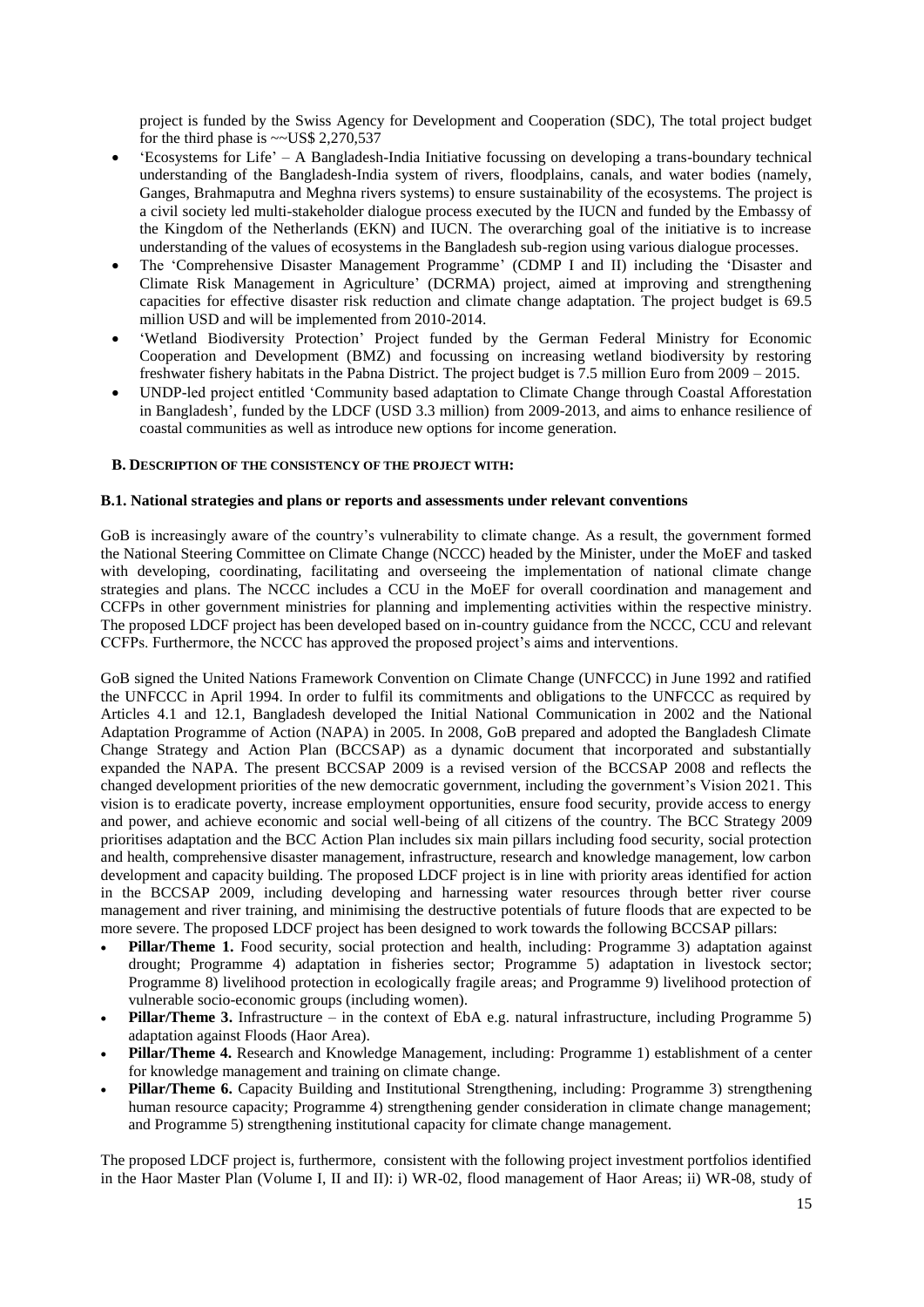climate change impact on the Haor Areas; iii) AG-08, intensive cultivation of homestead vegetables and horticulture; iv) AG-20, cultivation of innovative agriculture through floating bed vegetables; v) FI-02, habitat restoration for rehabilitation of fish diversity; vi) FI-11, restoration of river duars (deep pools) for protecting brood/mother fish; vii) F1-18, study on the impact of climate change and interventions on fisheries resources; viii) LS-01, improvement of fodder availability for livestock development; ix) LS-10, promotion of small and mini poultry and duck farms; x) FR-01, establishment of one forest nursery in each of the 57 Upazilas of the Haor Area; xi) FR-02, afforestation through involvement of local community in Haor Area; xii) BW-01, ecomanagement of Haor wetlands for biodiversity protection; xiii) BW-02, restoration of important wetlands; and xiv) IT-01, strengthening and capacity development of the BHWDB.

With regards to the Bangladesh NAPA, the proposed LDCF project has been designed to address the following priority activities: 9) development of eco-specific adaptive knowledge (including indigenous knowledge) to enhance adaptive capacity for future climate change; 10) promotion of research on drought, flood and saline tolerant varieties of crops to facilitate adaptation in future; 12) adaptation to agriculture systems in areas prone to enhanced flash flooding – North East and Central Region; and 13) adaptation to fisheries in areas prone to enhanced flooding in the North East (Haor area) and Central Region through adaptive and diversified fish culture practices.

In addition to the Bangladesh BCCSAP, NAPA, NCs, Haor Master Plan and Vision 2021 the LDCF project is consistent with the following national government policies/plans/strategies: i) Sixth Five Year Plan; ii) Poverty Reduction Strategy (2012); iii) the National Capacity Self- Assessment (2007); iv) National Water Policy (2004); v) Millennium Development Goals (MDG) (2000-2015); vi) National Forestry Policy (1994); vii) National Agriculture Policy (1999); viii) National Fisheries Policy (1998); ix) National Livestock Development Policy; x) National Environment Policy (1992); and xi) National Rural Development Policy (2001).

### **B.2. GEF Focal area and/or fund(s) strategies, eligibility criteria and priorities**

The proposed LDCF project has been developed using the Updated Results-Based Management Framework for the Least Developed Countries Fund (LDCF), Adaptation Monitoring and Assessment Tool (GEF/LDCF.SCCF.9/Inf.4 October 20, 2010) and the "Operational Guidelines on Ecosystem-based approaches to Adaptation (GEF/LDCF.SCCF.13/Inf.06 October 16, 2012).

The LDCF project corresponds to Objective CCA-1 "Reducing Vulnerability: Reduce vulnerability to the adverse impacts of climate change, including variability, at local, national, regional and global level"; CCA-2 "Increasing Adaptive Capacity: Increase adaptive capacity to respond to the impacts of climate change, including variability, at local, national, regional and global level;" and CCA-3 "Adaptation Technology Transfer: Promote transfer and adoption of adaptation technology. Table A indicates the funds that are being allocated to the relevant Focal Areas under the Results-Based Management Framework.

Under Component 1, the proposed LDCF project will 'climate-proof' existing local community livelihoods and income strategies in pilot sites in the Barind Tract and Haor Area. This will be achieved by using EbA for maintaining and/or enhancing the long-term provision of ecosystems goods and services, promoting adaptation of local communities and conserving biodiversity under future climate change conditions. The EbA will include integrated ecosystem management/restoration, ecological agricultural, mixed farming and sustainable fisheries and crop management. Under Component 2 and 3, the proposed project will assist national GoB projects to integrate EbA into existing capacity building, knowledge support and project design activities. This will contribute to building technical capacity in the country to produce and implement well-designed EbA projects, thereby reducing the vulnerability of communities to climate change.

The proposed LDCF project has been designed specifically to meet the urgent and immediate adaptation needs of Bangladesh's most vulnerable local communities as **identified in the BCCSAP 2009 and Bangladesh NAPA**  (Decision 7/CP.7). It blends activities and elements from both plans.

In line with the LDCF eligibility criteria and priorities, the proposed LDCF project will use LDCF resources to finance the additional costs needed for increasing the climate change resilience of local community livelihoods in the Barind Tract and Haor Areas. This will be achieved by building on GoB-led baseline projects and strengthening capacities and technical knowledge in government ministries for designing EbA projects. The proposed project is entirely country-driven and well-coordinated with a number of GEF and non-GEF initiatives in the country (see Section A4).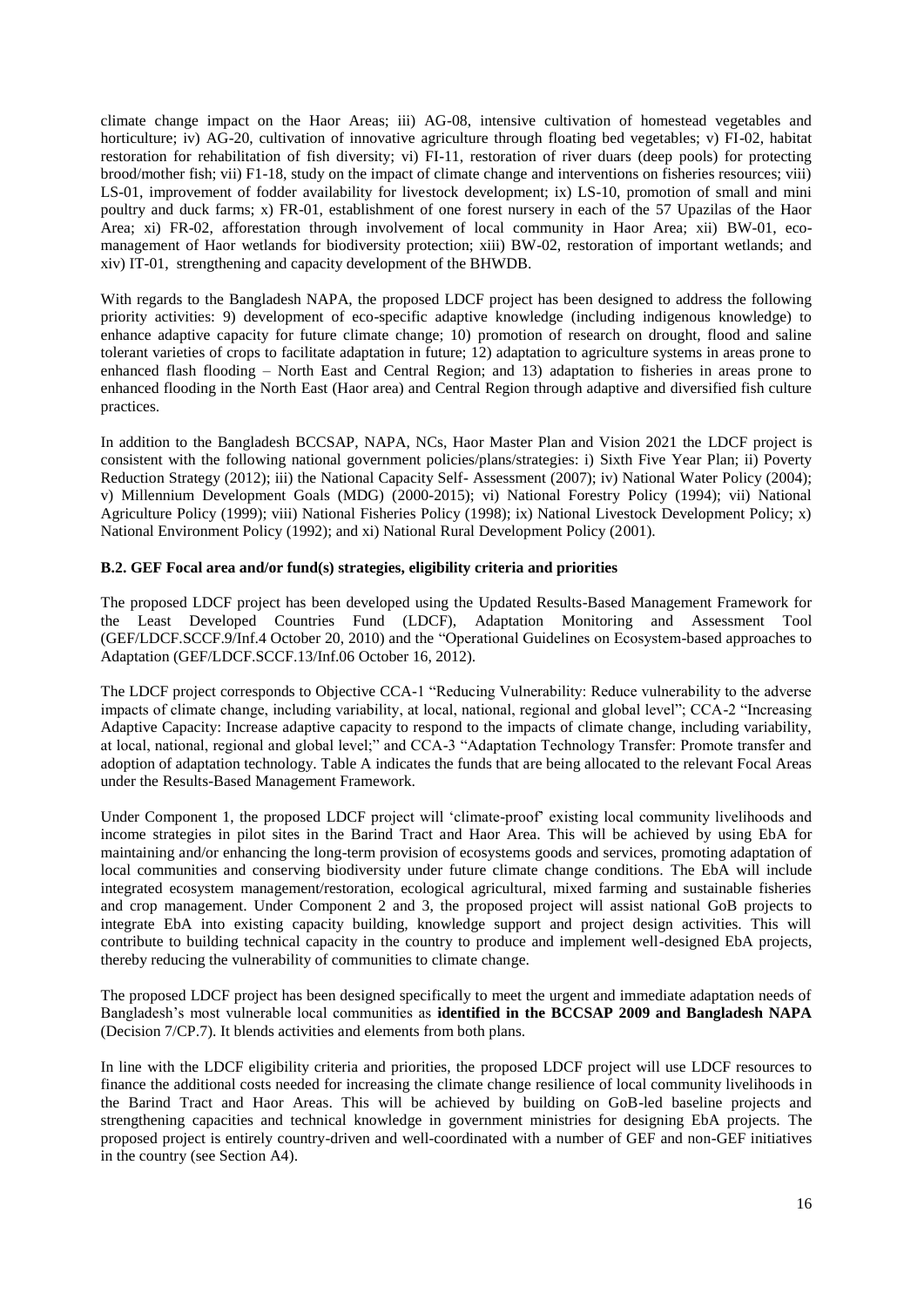In line with the LDCF guidelines, the project has been developed and will be implemented using the following approaches: i) participatory (communities and relevant stakeholders); ii) learning-by-doing; iii) multi-disciplinary; iv) complementary; and v) gender sensitive. It will take a two-pronged approach for building the climate change resilience and adaptive capacity of on-going government investments in vulnerable areas/communities. It will, **firstly** integrate climate-resilient, and in particular EbA approaches, into GoB-led baseline early warning and disaster risk reduction extension projects. **Secondly,** EbA will be mainstreamed into climate change adaptation planning through: i) appropriate human resource, technical and institutional capacity building; and ii) establishing an appropriate EbA research and knowledge management system.

#### **B.3. The GEF Agency's comparative advantage for implementing this project**

UNEP's considerable experience in implementing ~80 adaptation-related projects including SCCF, LDCF and AF projects throughout Africa and Asia-Pacific provide experience upon which the agency will draw during the implementation of the LDCF project. Furthermore, UNEP has a proven international and national record for its strong technical and scientific background in the field of climate change, and as such is an appropriate agency for providing EbA capacity building and implementation support within Bangladesh. UNEP's experience in community-based projects, natural resource management and support for the development of national environmental policy is well recognised in Asia.

UNEP's Flagship Programme: Ecosystem-based Adaptation represents a ground-breaking shift in focus in the realm of climate change adaptation, which has been commended by the Conference of the Parties to the UNFCCC (CoP). The EbA approach is multidisciplinary in nature, and involves managing ecosystems to build their resilience, and use ecosystem services to promote climate change adaptation and disaster risk management. This approach has been endorsed by IUCN and the EC, and provides a platform for engaging a broad range of stakeholders and sectors in the adaptation process. This approach, furthermore, has recently been endorsed by GEF through the Operational Guidelines on "Ecosystem-Based Approaches to Adaptation" GEF/LDCF.SCCF.13/Inf.06 October 16, 2012.

UNEP's expertise and support are important to making the environment an integral part of the work of UN country teams. At the regional level, UNEP is a member of the UN Development Group for Asia and Pacific that coordinates regional support to UN Country Teams. Furthermore, UNEP participates in the regional Peer Support Group that provides hands-on support to UN Country Teams. In terms of capacity to implement the proposed project in Bangladesh, the MoEF has appropriate systems, including a country-wide institutional network and necessary staff and infrastructure. In addition, UNEP has extensive experience implementing projects in Bangladesh, with several on-going projects including: i) Technology Needs Assessment; ii) Environment and Climate Change Outlook; iii) Assessing Policies and Capacity Strengthening Needs on SCP; iv) UNEP-ADB-GEF Climate Technology Network and Finance Centre (Bangladesh is one of the countries of this regional project); and v) Short-lived Climate Pollutants (CCAC) of which Bangladesh is a founding member of CCAC, and has a strong political commitment towards it. Furthermore, UNEP has a long history of implementing projects within Bangladesh with previous projects such as: i) National Sustainable Development Strategy; ii) Bangladesh State of Environment; and iii) Dhaka State of Environment Report. Through its regional office in Bangkok and capacity to work directly with governments, UNEP will be able to mobilise staff time and resources to supervise the project. Close proximity to UNEP's Bangkok regional office and regular communication with the national implementing partners will provide the means for successful project delivery.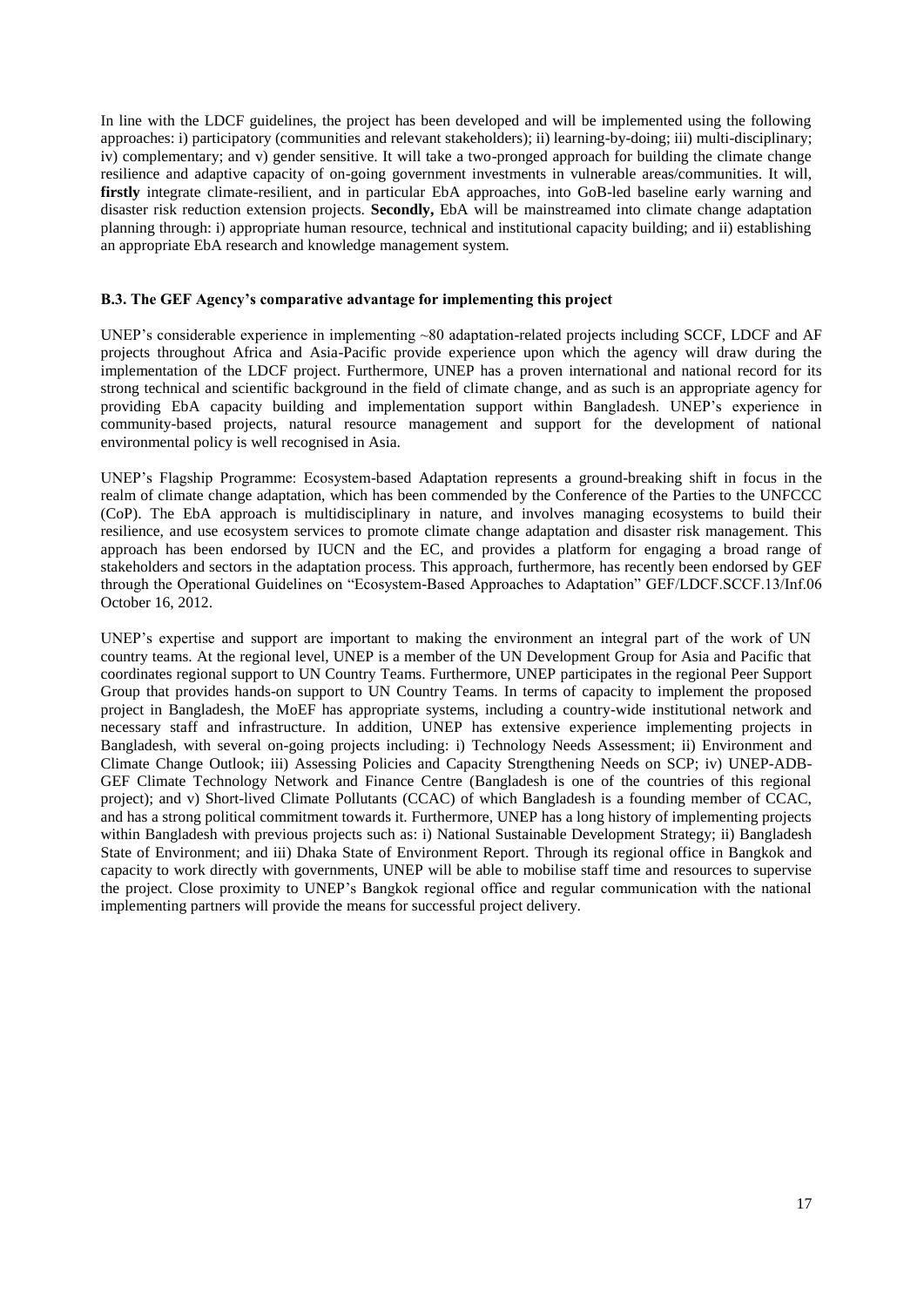# **PART III: APPROVAL/ENDORSEMENT BY GEF OPERATIONAL FOCAL POINT(S) AND GEF AGENCY(IES)**

# **A. RECORD OF ENDORSEMENT OF GEF OPERATIONAL FOCAL POINT (S) ON BEHALF OF THE**

**GOVERNMENT(S):** (Please attach the **[Operational Focal Point endorsement letter\(s\)](http://www.thegef.org/gef/sites/thegef.org/files/documents/OFP%20Endorsement%20Letter%20Template%2009-29-2010.doc)** with this template. For SGP, use thi[s OFP endorsement letter\)](http://www.thegef.org/gef/sites/thegef.org/files/documents/OFP%20Endorsement%20Letter%20Template%20for%20SGP%2009-08-2010.doc).

| <b>NAME</b>     | <b>POSITION</b> | <b>MINISTRY</b> | <b>DATE</b> ( <i>MM/dd/vvvv</i> ) |
|-----------------|-----------------|-----------------|-----------------------------------|
| Shafuqur Rahman | Secretary:      | Ministry of     | 04/11/2013                        |
| Patwari         |                 | Environment and |                                   |
|                 |                 | Forests         |                                   |

# **B. GEF AGENCY(IES) CERTIFICATION**

**This request has been prepared in accordance with GEF/LDCF/SCCF/NPIF policies and procedures and meets the GEF/LDCF/SCCF/NPIF criteria for project identification and preparation.**

| Agency<br>Coordinator,<br><b>Agency name</b> | <b>Signature</b> | <b>DATE</b><br>(MM/dd/yy)<br>v) | <b>Project Contact</b><br>Person | <b>Telephone</b> | Email<br><b>Address</b> |
|----------------------------------------------|------------------|---------------------------------|----------------------------------|------------------|-------------------------|
| Maryam Niamir-                               |                  |                                 | Ermira Fida,                     | $+254$           | ermira.fida@            |
| Fuller, Director,                            |                  | 06/10/2013                      | Portfolio Manager,               | 714636329        | unep.org                |
| <b>GEF</b> Coordination                      | W. Niam Fuller   |                                 | <b>GEF</b> climate               |                  |                         |
| Office, UNEP,                                |                  |                                 | change adaptation                |                  |                         |
| Nairobi                                      |                  |                                 | DEPI, UNEP                       |                  |                         |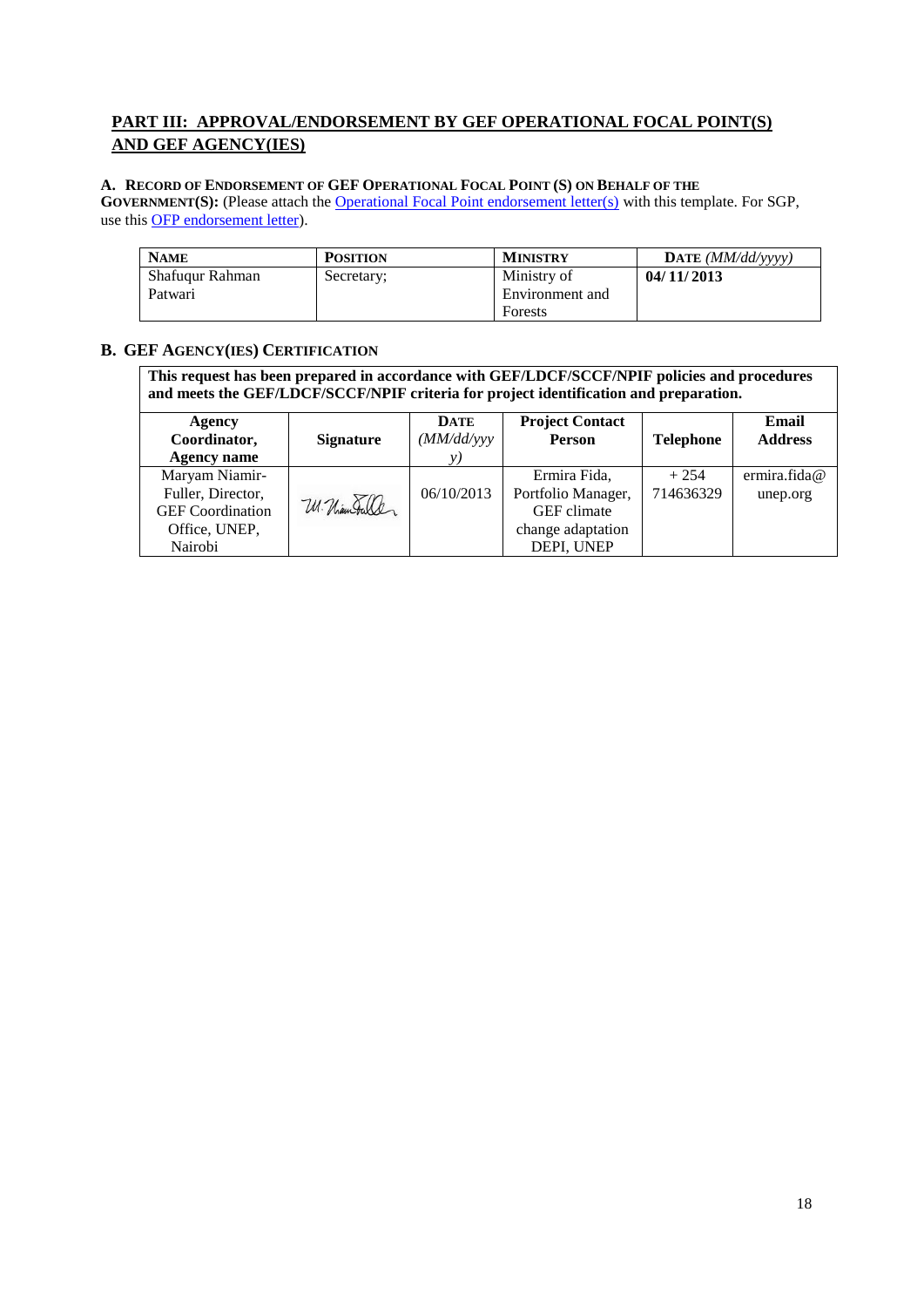# **ANNEX A: Adaptation benefits of the proposed LDCF project.**

#### **Table A1. Climate change vulnerabilities of the baselines projects versus the adaptation alternative under the LDCF alternative scenario.**

| and targeted<br><b>LDCF</b> project<br>contribute towards<br>project area<br>targeted by<br>• Goals and<br>populations as a<br>the LDCF<br>increasing the<br>activities<br>result of climate<br>resilience the<br>project<br>baseline projects<br>change<br>Project targeted vulnerable sites and communities:<br>Local communities living in the Barind Tract and Haor Area that are vulnerable to climate change impacts.<br><b>Strengthening the</b><br><b>Barind</b><br>Seasonal droughts and<br><b>Increased</b><br><b>Increased water</b><br><b>Multipurpose</b><br>intermittent dry spells<br>resilience of<br>technical capacity of<br>capital and<br>stress and greater<br><b>Development</b><br>(due to increased<br>demand for<br>local and national<br>availability of<br>natural<br><b>Authority</b><br>temperatures and<br>irrigation for<br>infrastructure<br>institutions to plan,<br>increasingly erratic<br>agriculture and<br>implement and upscale<br>(BMDA)<br>such as<br>reforestation<br>wetlands and<br><b>Increased water</b><br>rainfall).<br>EbA.<br>activities.<br>availability for<br>watersheds to<br>• Irrigation<br>the impacts of<br>irrigation projects.<br>Project aims to<br>Increase in average<br>Increasing the<br>resilience and<br>temperature and<br><b>Reduced household</b><br>drought.<br>use surface<br>number of hot days<br>reducing the<br>Introduction of<br>income and food<br>water for<br>and hot nights.<br>vulnerability of local<br>drought-tolerant<br>security as a result of<br><b>Increased</b><br>irrigation to<br>communities to<br>crop losses and<br>quality and<br>species.<br>increase food<br>decreased<br>availability of<br>climate change<br>production<br>fresh water,<br>agricultural<br>impacts, particularly<br>temperature rise and<br>productivity.<br>through<br>capacity for<br>• Seed Project<br>increased drought in<br>increasing the<br>designing and<br>aims to increase<br><b>Reduced quality and</b><br>rate of<br>the Barind Tract,<br>implementing EbA<br>agricultural<br>availability of fresh<br>infiltration of<br>interventions as a<br>through the<br>production<br>water for irrigation,<br>rainwater into<br>establishment of<br>result of capacity-<br>through the<br>agriculture and<br>resilient drylands in<br>building activities.<br>topsoils.<br>provision of<br>domestic use.<br>degraded areas.<br>quality seeds<br><b>Reduced</b><br><b>Increased food</b><br>erosion and<br>security and<br><b>Reduced viability of</b><br><b>Strengthening the</b><br>• Communication<br>agriculture and<br>fertility loss<br>information base of<br>diversity of<br>Network<br>of soils in<br>both scientific and<br>reforestation<br>Projects aims to<br>restored<br>activities that are not<br>indigenous<br>arrest<br>using drought-tolerant<br>drylands.<br>knowledge to support<br>climate resilience<br>desertification<br>species and<br>the design of EbA<br>and availability of<br>through<br>techniques.<br>interventions.<br>NTFPs.<br><b>Increased</b><br>afforestation<br>resilience of<br>along roadsides.<br>biodiversity. | <b>Baseline projects</b> | <b>Climate change</b> | Impacts to the    | <b>Ecosystem</b>     | <b>Adaptation measures</b> | How the proposed            |
|--------------------------------------------------------------------------------------------------------------------------------------------------------------------------------------------------------------------------------------------------------------------------------------------------------------------------------------------------------------------------------------------------------------------------------------------------------------------------------------------------------------------------------------------------------------------------------------------------------------------------------------------------------------------------------------------------------------------------------------------------------------------------------------------------------------------------------------------------------------------------------------------------------------------------------------------------------------------------------------------------------------------------------------------------------------------------------------------------------------------------------------------------------------------------------------------------------------------------------------------------------------------------------------------------------------------------------------------------------------------------------------------------------------------------------------------------------------------------------------------------------------------------------------------------------------------------------------------------------------------------------------------------------------------------------------------------------------------------------------------------------------------------------------------------------------------------------------------------------------------------------------------------------------------------------------------------------------------------------------------------------------------------------------------------------------------------------------------------------------------------------------------------------------------------------------------------------------------------------------------------------------------------------------------------------------------------------------------------------------------------------------------------------------------------------------------------------------------------------------------------------------------------------------------------------------------------------------------------------------------------------------------------------------------------------------------------------------------------------------------------------------------------------------------------------------------------------------------------------------------------------------------------------------------------------------------------------------------------------------------------------------------------------------------------------------------------------------------------------------------------------------|--------------------------|-----------------------|-------------------|----------------------|----------------------------|-----------------------------|
|                                                                                                                                                                                                                                                                                                                                                                                                                                                                                                                                                                                                                                                                                                                                                                                                                                                                                                                                                                                                                                                                                                                                                                                                                                                                                                                                                                                                                                                                                                                                                                                                                                                                                                                                                                                                                                                                                                                                                                                                                                                                                                                                                                                                                                                                                                                                                                                                                                                                                                                                                                                                                                                                                                                                                                                                                                                                                                                                                                                                                                                                                                                                      |                          | hazards affecting the | baseline projects | goods/services       | supported by the           | <b>LDCF</b> project will    |
|                                                                                                                                                                                                                                                                                                                                                                                                                                                                                                                                                                                                                                                                                                                                                                                                                                                                                                                                                                                                                                                                                                                                                                                                                                                                                                                                                                                                                                                                                                                                                                                                                                                                                                                                                                                                                                                                                                                                                                                                                                                                                                                                                                                                                                                                                                                                                                                                                                                                                                                                                                                                                                                                                                                                                                                                                                                                                                                                                                                                                                                                                                                                      |                          |                       |                   |                      |                            |                             |
|                                                                                                                                                                                                                                                                                                                                                                                                                                                                                                                                                                                                                                                                                                                                                                                                                                                                                                                                                                                                                                                                                                                                                                                                                                                                                                                                                                                                                                                                                                                                                                                                                                                                                                                                                                                                                                                                                                                                                                                                                                                                                                                                                                                                                                                                                                                                                                                                                                                                                                                                                                                                                                                                                                                                                                                                                                                                                                                                                                                                                                                                                                                                      |                          |                       |                   |                      |                            |                             |
|                                                                                                                                                                                                                                                                                                                                                                                                                                                                                                                                                                                                                                                                                                                                                                                                                                                                                                                                                                                                                                                                                                                                                                                                                                                                                                                                                                                                                                                                                                                                                                                                                                                                                                                                                                                                                                                                                                                                                                                                                                                                                                                                                                                                                                                                                                                                                                                                                                                                                                                                                                                                                                                                                                                                                                                                                                                                                                                                                                                                                                                                                                                                      |                          |                       |                   |                      |                            |                             |
|                                                                                                                                                                                                                                                                                                                                                                                                                                                                                                                                                                                                                                                                                                                                                                                                                                                                                                                                                                                                                                                                                                                                                                                                                                                                                                                                                                                                                                                                                                                                                                                                                                                                                                                                                                                                                                                                                                                                                                                                                                                                                                                                                                                                                                                                                                                                                                                                                                                                                                                                                                                                                                                                                                                                                                                                                                                                                                                                                                                                                                                                                                                                      |                          |                       |                   |                      |                            |                             |
|                                                                                                                                                                                                                                                                                                                                                                                                                                                                                                                                                                                                                                                                                                                                                                                                                                                                                                                                                                                                                                                                                                                                                                                                                                                                                                                                                                                                                                                                                                                                                                                                                                                                                                                                                                                                                                                                                                                                                                                                                                                                                                                                                                                                                                                                                                                                                                                                                                                                                                                                                                                                                                                                                                                                                                                                                                                                                                                                                                                                                                                                                                                                      |                          |                       |                   |                      |                            |                             |
|                                                                                                                                                                                                                                                                                                                                                                                                                                                                                                                                                                                                                                                                                                                                                                                                                                                                                                                                                                                                                                                                                                                                                                                                                                                                                                                                                                                                                                                                                                                                                                                                                                                                                                                                                                                                                                                                                                                                                                                                                                                                                                                                                                                                                                                                                                                                                                                                                                                                                                                                                                                                                                                                                                                                                                                                                                                                                                                                                                                                                                                                                                                                      |                          |                       |                   |                      |                            | <b>Increased natural</b>    |
|                                                                                                                                                                                                                                                                                                                                                                                                                                                                                                                                                                                                                                                                                                                                                                                                                                                                                                                                                                                                                                                                                                                                                                                                                                                                                                                                                                                                                                                                                                                                                                                                                                                                                                                                                                                                                                                                                                                                                                                                                                                                                                                                                                                                                                                                                                                                                                                                                                                                                                                                                                                                                                                                                                                                                                                                                                                                                                                                                                                                                                                                                                                                      |                          |                       |                   |                      |                            |                             |
|                                                                                                                                                                                                                                                                                                                                                                                                                                                                                                                                                                                                                                                                                                                                                                                                                                                                                                                                                                                                                                                                                                                                                                                                                                                                                                                                                                                                                                                                                                                                                                                                                                                                                                                                                                                                                                                                                                                                                                                                                                                                                                                                                                                                                                                                                                                                                                                                                                                                                                                                                                                                                                                                                                                                                                                                                                                                                                                                                                                                                                                                                                                                      |                          |                       |                   |                      |                            |                             |
|                                                                                                                                                                                                                                                                                                                                                                                                                                                                                                                                                                                                                                                                                                                                                                                                                                                                                                                                                                                                                                                                                                                                                                                                                                                                                                                                                                                                                                                                                                                                                                                                                                                                                                                                                                                                                                                                                                                                                                                                                                                                                                                                                                                                                                                                                                                                                                                                                                                                                                                                                                                                                                                                                                                                                                                                                                                                                                                                                                                                                                                                                                                                      |                          |                       |                   |                      |                            | ecosystem services.         |
|                                                                                                                                                                                                                                                                                                                                                                                                                                                                                                                                                                                                                                                                                                                                                                                                                                                                                                                                                                                                                                                                                                                                                                                                                                                                                                                                                                                                                                                                                                                                                                                                                                                                                                                                                                                                                                                                                                                                                                                                                                                                                                                                                                                                                                                                                                                                                                                                                                                                                                                                                                                                                                                                                                                                                                                                                                                                                                                                                                                                                                                                                                                                      |                          |                       |                   |                      |                            |                             |
|                                                                                                                                                                                                                                                                                                                                                                                                                                                                                                                                                                                                                                                                                                                                                                                                                                                                                                                                                                                                                                                                                                                                                                                                                                                                                                                                                                                                                                                                                                                                                                                                                                                                                                                                                                                                                                                                                                                                                                                                                                                                                                                                                                                                                                                                                                                                                                                                                                                                                                                                                                                                                                                                                                                                                                                                                                                                                                                                                                                                                                                                                                                                      |                          |                       |                   |                      |                            |                             |
|                                                                                                                                                                                                                                                                                                                                                                                                                                                                                                                                                                                                                                                                                                                                                                                                                                                                                                                                                                                                                                                                                                                                                                                                                                                                                                                                                                                                                                                                                                                                                                                                                                                                                                                                                                                                                                                                                                                                                                                                                                                                                                                                                                                                                                                                                                                                                                                                                                                                                                                                                                                                                                                                                                                                                                                                                                                                                                                                                                                                                                                                                                                                      |                          |                       |                   |                      |                            |                             |
|                                                                                                                                                                                                                                                                                                                                                                                                                                                                                                                                                                                                                                                                                                                                                                                                                                                                                                                                                                                                                                                                                                                                                                                                                                                                                                                                                                                                                                                                                                                                                                                                                                                                                                                                                                                                                                                                                                                                                                                                                                                                                                                                                                                                                                                                                                                                                                                                                                                                                                                                                                                                                                                                                                                                                                                                                                                                                                                                                                                                                                                                                                                                      |                          |                       |                   |                      |                            |                             |
|                                                                                                                                                                                                                                                                                                                                                                                                                                                                                                                                                                                                                                                                                                                                                                                                                                                                                                                                                                                                                                                                                                                                                                                                                                                                                                                                                                                                                                                                                                                                                                                                                                                                                                                                                                                                                                                                                                                                                                                                                                                                                                                                                                                                                                                                                                                                                                                                                                                                                                                                                                                                                                                                                                                                                                                                                                                                                                                                                                                                                                                                                                                                      |                          |                       |                   |                      |                            |                             |
|                                                                                                                                                                                                                                                                                                                                                                                                                                                                                                                                                                                                                                                                                                                                                                                                                                                                                                                                                                                                                                                                                                                                                                                                                                                                                                                                                                                                                                                                                                                                                                                                                                                                                                                                                                                                                                                                                                                                                                                                                                                                                                                                                                                                                                                                                                                                                                                                                                                                                                                                                                                                                                                                                                                                                                                                                                                                                                                                                                                                                                                                                                                                      |                          |                       |                   |                      |                            |                             |
|                                                                                                                                                                                                                                                                                                                                                                                                                                                                                                                                                                                                                                                                                                                                                                                                                                                                                                                                                                                                                                                                                                                                                                                                                                                                                                                                                                                                                                                                                                                                                                                                                                                                                                                                                                                                                                                                                                                                                                                                                                                                                                                                                                                                                                                                                                                                                                                                                                                                                                                                                                                                                                                                                                                                                                                                                                                                                                                                                                                                                                                                                                                                      |                          |                       |                   |                      |                            |                             |
|                                                                                                                                                                                                                                                                                                                                                                                                                                                                                                                                                                                                                                                                                                                                                                                                                                                                                                                                                                                                                                                                                                                                                                                                                                                                                                                                                                                                                                                                                                                                                                                                                                                                                                                                                                                                                                                                                                                                                                                                                                                                                                                                                                                                                                                                                                                                                                                                                                                                                                                                                                                                                                                                                                                                                                                                                                                                                                                                                                                                                                                                                                                                      |                          |                       |                   |                      |                            |                             |
|                                                                                                                                                                                                                                                                                                                                                                                                                                                                                                                                                                                                                                                                                                                                                                                                                                                                                                                                                                                                                                                                                                                                                                                                                                                                                                                                                                                                                                                                                                                                                                                                                                                                                                                                                                                                                                                                                                                                                                                                                                                                                                                                                                                                                                                                                                                                                                                                                                                                                                                                                                                                                                                                                                                                                                                                                                                                                                                                                                                                                                                                                                                                      |                          |                       |                   |                      |                            | <b>Increased technical</b>  |
|                                                                                                                                                                                                                                                                                                                                                                                                                                                                                                                                                                                                                                                                                                                                                                                                                                                                                                                                                                                                                                                                                                                                                                                                                                                                                                                                                                                                                                                                                                                                                                                                                                                                                                                                                                                                                                                                                                                                                                                                                                                                                                                                                                                                                                                                                                                                                                                                                                                                                                                                                                                                                                                                                                                                                                                                                                                                                                                                                                                                                                                                                                                                      |                          |                       |                   |                      |                            |                             |
|                                                                                                                                                                                                                                                                                                                                                                                                                                                                                                                                                                                                                                                                                                                                                                                                                                                                                                                                                                                                                                                                                                                                                                                                                                                                                                                                                                                                                                                                                                                                                                                                                                                                                                                                                                                                                                                                                                                                                                                                                                                                                                                                                                                                                                                                                                                                                                                                                                                                                                                                                                                                                                                                                                                                                                                                                                                                                                                                                                                                                                                                                                                                      |                          |                       |                   |                      |                            |                             |
|                                                                                                                                                                                                                                                                                                                                                                                                                                                                                                                                                                                                                                                                                                                                                                                                                                                                                                                                                                                                                                                                                                                                                                                                                                                                                                                                                                                                                                                                                                                                                                                                                                                                                                                                                                                                                                                                                                                                                                                                                                                                                                                                                                                                                                                                                                                                                                                                                                                                                                                                                                                                                                                                                                                                                                                                                                                                                                                                                                                                                                                                                                                                      |                          |                       |                   |                      |                            |                             |
|                                                                                                                                                                                                                                                                                                                                                                                                                                                                                                                                                                                                                                                                                                                                                                                                                                                                                                                                                                                                                                                                                                                                                                                                                                                                                                                                                                                                                                                                                                                                                                                                                                                                                                                                                                                                                                                                                                                                                                                                                                                                                                                                                                                                                                                                                                                                                                                                                                                                                                                                                                                                                                                                                                                                                                                                                                                                                                                                                                                                                                                                                                                                      |                          |                       |                   |                      |                            |                             |
|                                                                                                                                                                                                                                                                                                                                                                                                                                                                                                                                                                                                                                                                                                                                                                                                                                                                                                                                                                                                                                                                                                                                                                                                                                                                                                                                                                                                                                                                                                                                                                                                                                                                                                                                                                                                                                                                                                                                                                                                                                                                                                                                                                                                                                                                                                                                                                                                                                                                                                                                                                                                                                                                                                                                                                                                                                                                                                                                                                                                                                                                                                                                      |                          |                       |                   |                      |                            |                             |
|                                                                                                                                                                                                                                                                                                                                                                                                                                                                                                                                                                                                                                                                                                                                                                                                                                                                                                                                                                                                                                                                                                                                                                                                                                                                                                                                                                                                                                                                                                                                                                                                                                                                                                                                                                                                                                                                                                                                                                                                                                                                                                                                                                                                                                                                                                                                                                                                                                                                                                                                                                                                                                                                                                                                                                                                                                                                                                                                                                                                                                                                                                                                      |                          |                       |                   |                      |                            |                             |
|                                                                                                                                                                                                                                                                                                                                                                                                                                                                                                                                                                                                                                                                                                                                                                                                                                                                                                                                                                                                                                                                                                                                                                                                                                                                                                                                                                                                                                                                                                                                                                                                                                                                                                                                                                                                                                                                                                                                                                                                                                                                                                                                                                                                                                                                                                                                                                                                                                                                                                                                                                                                                                                                                                                                                                                                                                                                                                                                                                                                                                                                                                                                      |                          |                       |                   |                      |                            |                             |
|                                                                                                                                                                                                                                                                                                                                                                                                                                                                                                                                                                                                                                                                                                                                                                                                                                                                                                                                                                                                                                                                                                                                                                                                                                                                                                                                                                                                                                                                                                                                                                                                                                                                                                                                                                                                                                                                                                                                                                                                                                                                                                                                                                                                                                                                                                                                                                                                                                                                                                                                                                                                                                                                                                                                                                                                                                                                                                                                                                                                                                                                                                                                      |                          |                       |                   |                      |                            |                             |
|                                                                                                                                                                                                                                                                                                                                                                                                                                                                                                                                                                                                                                                                                                                                                                                                                                                                                                                                                                                                                                                                                                                                                                                                                                                                                                                                                                                                                                                                                                                                                                                                                                                                                                                                                                                                                                                                                                                                                                                                                                                                                                                                                                                                                                                                                                                                                                                                                                                                                                                                                                                                                                                                                                                                                                                                                                                                                                                                                                                                                                                                                                                                      |                          |                       |                   |                      |                            |                             |
|                                                                                                                                                                                                                                                                                                                                                                                                                                                                                                                                                                                                                                                                                                                                                                                                                                                                                                                                                                                                                                                                                                                                                                                                                                                                                                                                                                                                                                                                                                                                                                                                                                                                                                                                                                                                                                                                                                                                                                                                                                                                                                                                                                                                                                                                                                                                                                                                                                                                                                                                                                                                                                                                                                                                                                                                                                                                                                                                                                                                                                                                                                                                      |                          |                       |                   |                      |                            | livelihood options as       |
|                                                                                                                                                                                                                                                                                                                                                                                                                                                                                                                                                                                                                                                                                                                                                                                                                                                                                                                                                                                                                                                                                                                                                                                                                                                                                                                                                                                                                                                                                                                                                                                                                                                                                                                                                                                                                                                                                                                                                                                                                                                                                                                                                                                                                                                                                                                                                                                                                                                                                                                                                                                                                                                                                                                                                                                                                                                                                                                                                                                                                                                                                                                                      |                          |                       |                   |                      |                            | a result of increased       |
|                                                                                                                                                                                                                                                                                                                                                                                                                                                                                                                                                                                                                                                                                                                                                                                                                                                                                                                                                                                                                                                                                                                                                                                                                                                                                                                                                                                                                                                                                                                                                                                                                                                                                                                                                                                                                                                                                                                                                                                                                                                                                                                                                                                                                                                                                                                                                                                                                                                                                                                                                                                                                                                                                                                                                                                                                                                                                                                                                                                                                                                                                                                                      |                          |                       |                   |                      |                            |                             |
|                                                                                                                                                                                                                                                                                                                                                                                                                                                                                                                                                                                                                                                                                                                                                                                                                                                                                                                                                                                                                                                                                                                                                                                                                                                                                                                                                                                                                                                                                                                                                                                                                                                                                                                                                                                                                                                                                                                                                                                                                                                                                                                                                                                                                                                                                                                                                                                                                                                                                                                                                                                                                                                                                                                                                                                                                                                                                                                                                                                                                                                                                                                                      |                          |                       |                   |                      |                            |                             |
|                                                                                                                                                                                                                                                                                                                                                                                                                                                                                                                                                                                                                                                                                                                                                                                                                                                                                                                                                                                                                                                                                                                                                                                                                                                                                                                                                                                                                                                                                                                                                                                                                                                                                                                                                                                                                                                                                                                                                                                                                                                                                                                                                                                                                                                                                                                                                                                                                                                                                                                                                                                                                                                                                                                                                                                                                                                                                                                                                                                                                                                                                                                                      |                          |                       |                   |                      |                            |                             |
|                                                                                                                                                                                                                                                                                                                                                                                                                                                                                                                                                                                                                                                                                                                                                                                                                                                                                                                                                                                                                                                                                                                                                                                                                                                                                                                                                                                                                                                                                                                                                                                                                                                                                                                                                                                                                                                                                                                                                                                                                                                                                                                                                                                                                                                                                                                                                                                                                                                                                                                                                                                                                                                                                                                                                                                                                                                                                                                                                                                                                                                                                                                                      |                          |                       |                   |                      |                            |                             |
|                                                                                                                                                                                                                                                                                                                                                                                                                                                                                                                                                                                                                                                                                                                                                                                                                                                                                                                                                                                                                                                                                                                                                                                                                                                                                                                                                                                                                                                                                                                                                                                                                                                                                                                                                                                                                                                                                                                                                                                                                                                                                                                                                                                                                                                                                                                                                                                                                                                                                                                                                                                                                                                                                                                                                                                                                                                                                                                                                                                                                                                                                                                                      | <b>Bangladesh</b>        | Increased frequency   | Damage to hard    | <b>Mitigation of</b> | <b>Strengthening the</b>   | <b>Reduced impact of</b>    |
| Water<br>and severity of heavy<br>infrastructure such<br>floods through<br>technical capacity of<br>floods on                                                                                                                                                                                                                                                                                                                                                                                                                                                                                                                                                                                                                                                                                                                                                                                                                                                                                                                                                                                                                                                                                                                                                                                                                                                                                                                                                                                                                                                                                                                                                                                                                                                                                                                                                                                                                                                                                                                                                                                                                                                                                                                                                                                                                                                                                                                                                                                                                                                                                                                                                                                                                                                                                                                                                                                                                                                                                                                                                                                                                        |                          |                       |                   |                      |                            |                             |
| rainfall events during<br>the enhanced<br>local and national<br>infrastructure,<br><b>Development</b><br>as canals, culverts and                                                                                                                                                                                                                                                                                                                                                                                                                                                                                                                                                                                                                                                                                                                                                                                                                                                                                                                                                                                                                                                                                                                                                                                                                                                                                                                                                                                                                                                                                                                                                                                                                                                                                                                                                                                                                                                                                                                                                                                                                                                                                                                                                                                                                                                                                                                                                                                                                                                                                                                                                                                                                                                                                                                                                                                                                                                                                                                                                                                                     |                          |                       |                   |                      |                            |                             |
| <b>Board (BWDB)</b><br>the monsoon season.<br>embankments as a<br>retention of<br>institutions to plan,                                                                                                                                                                                                                                                                                                                                                                                                                                                                                                                                                                                                                                                                                                                                                                                                                                                                                                                                                                                                                                                                                                                                                                                                                                                                                                                                                                                                                                                                                                                                                                                                                                                                                                                                                                                                                                                                                                                                                                                                                                                                                                                                                                                                                                                                                                                                                                                                                                                                                                                                                                                                                                                                                                                                                                                                                                                                                                                                                                                                                              |                          |                       |                   |                      |                            | livelihood assets and       |
| result of flooding.<br>water by<br>implement and upscale<br>households.                                                                                                                                                                                                                                                                                                                                                                                                                                                                                                                                                                                                                                                                                                                                                                                                                                                                                                                                                                                                                                                                                                                                                                                                                                                                                                                                                                                                                                                                                                                                                                                                                                                                                                                                                                                                                                                                                                                                                                                                                                                                                                                                                                                                                                                                                                                                                                                                                                                                                                                                                                                                                                                                                                                                                                                                                                                                                                                                                                                                                                                              |                          |                       |                   |                      |                            |                             |
| restored<br>EbA.<br>Erratic or<br>• Construction of<br>unpredictable onset of<br><b>Reduced household</b><br>wetlands.                                                                                                                                                                                                                                                                                                                                                                                                                                                                                                                                                                                                                                                                                                                                                                                                                                                                                                                                                                                                                                                                                                                                                                                                                                                                                                                                                                                                                                                                                                                                                                                                                                                                                                                                                                                                                                                                                                                                                                                                                                                                                                                                                                                                                                                                                                                                                                                                                                                                                                                                                                                                                                                                                                                                                                                                                                                                                                                                                                                                               |                          |                       |                   |                      |                            |                             |
| <b>Increased</b><br>hard<br>rainfall during the<br>income and food<br>Increasing the<br>availability of<br>infrastructure,                                                                                                                                                                                                                                                                                                                                                                                                                                                                                                                                                                                                                                                                                                                                                                                                                                                                                                                                                                                                                                                                                                                                                                                                                                                                                                                                                                                                                                                                                                                                                                                                                                                                                                                                                                                                                                                                                                                                                                                                                                                                                                                                                                                                                                                                                                                                                                                                                                                                                                                                                                                                                                                                                                                                                                                                                                                                                                                                                                                                           |                          |                       |                   |                      |                            |                             |
| security as a result of<br><b>Increased</b><br>resilience and<br>monsoon season.<br>including                                                                                                                                                                                                                                                                                                                                                                                                                                                                                                                                                                                                                                                                                                                                                                                                                                                                                                                                                                                                                                                                                                                                                                                                                                                                                                                                                                                                                                                                                                                                                                                                                                                                                                                                                                                                                                                                                                                                                                                                                                                                                                                                                                                                                                                                                                                                                                                                                                                                                                                                                                                                                                                                                                                                                                                                                                                                                                                                                                                                                                        |                          |                       |                   |                      |                            | freshwater ecosystem        |
| resilience of<br>reducing the<br>increased frequency<br>embankments,                                                                                                                                                                                                                                                                                                                                                                                                                                                                                                                                                                                                                                                                                                                                                                                                                                                                                                                                                                                                                                                                                                                                                                                                                                                                                                                                                                                                                                                                                                                                                                                                                                                                                                                                                                                                                                                                                                                                                                                                                                                                                                                                                                                                                                                                                                                                                                                                                                                                                                                                                                                                                                                                                                                                                                                                                                                                                                                                                                                                                                                                 |                          |                       |                   |                      |                            | goods and services.         |
| vulnerability of local<br>and severity of flood<br>sluice gates,<br>natural                                                                                                                                                                                                                                                                                                                                                                                                                                                                                                                                                                                                                                                                                                                                                                                                                                                                                                                                                                                                                                                                                                                                                                                                                                                                                                                                                                                                                                                                                                                                                                                                                                                                                                                                                                                                                                                                                                                                                                                                                                                                                                                                                                                                                                                                                                                                                                                                                                                                                                                                                                                                                                                                                                                                                                                                                                                                                                                                                                                                                                                          |                          |                       |                   |                      |                            |                             |
| communities to<br>infrastructure<br>culverts and<br>damage to<br><b>Increased food</b>                                                                                                                                                                                                                                                                                                                                                                                                                                                                                                                                                                                                                                                                                                                                                                                                                                                                                                                                                                                                                                                                                                                                                                                                                                                                                                                                                                                                                                                                                                                                                                                                                                                                                                                                                                                                                                                                                                                                                                                                                                                                                                                                                                                                                                                                                                                                                                                                                                                                                                                                                                                                                                                                                                                                                                                                                                                                                                                                                                                                                                               |                          |                       |                   |                      |                            |                             |
| agricultural areas<br>canals, to reduce<br>to flood<br>climate change                                                                                                                                                                                                                                                                                                                                                                                                                                                                                                                                                                                                                                                                                                                                                                                                                                                                                                                                                                                                                                                                                                                                                                                                                                                                                                                                                                                                                                                                                                                                                                                                                                                                                                                                                                                                                                                                                                                                                                                                                                                                                                                                                                                                                                                                                                                                                                                                                                                                                                                                                                                                                                                                                                                                                                                                                                                                                                                                                                                                                                                                |                          |                       |                   |                      |                            | security as a result of     |
| and other livelihood<br>impacts, particularly<br>enhanced<br>impacts.<br>the impact of                                                                                                                                                                                                                                                                                                                                                                                                                                                                                                                                                                                                                                                                                                                                                                                                                                                                                                                                                                                                                                                                                                                                                                                                                                                                                                                                                                                                                                                                                                                                                                                                                                                                                                                                                                                                                                                                                                                                                                                                                                                                                                                                                                                                                                                                                                                                                                                                                                                                                                                                                                                                                                                                                                                                                                                                                                                                                                                                                                                                                                               |                          |                       |                   |                      |                            |                             |
| hydrological changes<br>productivity of<br>assets.<br>floods in the<br>in the Haor Area,                                                                                                                                                                                                                                                                                                                                                                                                                                                                                                                                                                                                                                                                                                                                                                                                                                                                                                                                                                                                                                                                                                                                                                                                                                                                                                                                                                                                                                                                                                                                                                                                                                                                                                                                                                                                                                                                                                                                                                                                                                                                                                                                                                                                                                                                                                                                                                                                                                                                                                                                                                                                                                                                                                                                                                                                                                                                                                                                                                                                                                             |                          |                       |                   |                      |                            | freshwater fisheries.       |
| <b>Reduced</b><br>Haor Area.<br>Reduced quality and<br>erosion of<br>through the                                                                                                                                                                                                                                                                                                                                                                                                                                                                                                                                                                                                                                                                                                                                                                                                                                                                                                                                                                                                                                                                                                                                                                                                                                                                                                                                                                                                                                                                                                                                                                                                                                                                                                                                                                                                                                                                                                                                                                                                                                                                                                                                                                                                                                                                                                                                                                                                                                                                                                                                                                                                                                                                                                                                                                                                                                                                                                                                                                                                                                                     |                          |                       |                   |                      |                            |                             |
| availability of fresh<br>establishment of<br>flood-prone                                                                                                                                                                                                                                                                                                                                                                                                                                                                                                                                                                                                                                                                                                                                                                                                                                                                                                                                                                                                                                                                                                                                                                                                                                                                                                                                                                                                                                                                                                                                                                                                                                                                                                                                                                                                                                                                                                                                                                                                                                                                                                                                                                                                                                                                                                                                                                                                                                                                                                                                                                                                                                                                                                                                                                                                                                                                                                                                                                                                                                                                             |                          |                       |                   |                      |                            | <b>Increased resilience</b> |
| resilient wetlands in<br>water as a result of<br>areas.                                                                                                                                                                                                                                                                                                                                                                                                                                                                                                                                                                                                                                                                                                                                                                                                                                                                                                                                                                                                                                                                                                                                                                                                                                                                                                                                                                                                                                                                                                                                                                                                                                                                                                                                                                                                                                                                                                                                                                                                                                                                                                                                                                                                                                                                                                                                                                                                                                                                                                                                                                                                                                                                                                                                                                                                                                                                                                                                                                                                                                                                              |                          |                       |                   |                      |                            | of local community          |
| increased<br>degraded landscapes.                                                                                                                                                                                                                                                                                                                                                                                                                                                                                                                                                                                                                                                                                                                                                                                                                                                                                                                                                                                                                                                                                                                                                                                                                                                                                                                                                                                                                                                                                                                                                                                                                                                                                                                                                                                                                                                                                                                                                                                                                                                                                                                                                                                                                                                                                                                                                                                                                                                                                                                                                                                                                                                                                                                                                                                                                                                                                                                                                                                                                                                                                                    |                          |                       |                   |                      |                            | livelihoods and food        |
| sedimentation and<br>security to flood<br><b>Increased</b>                                                                                                                                                                                                                                                                                                                                                                                                                                                                                                                                                                                                                                                                                                                                                                                                                                                                                                                                                                                                                                                                                                                                                                                                                                                                                                                                                                                                                                                                                                                                                                                                                                                                                                                                                                                                                                                                                                                                                                                                                                                                                                                                                                                                                                                                                                                                                                                                                                                                                                                                                                                                                                                                                                                                                                                                                                                                                                                                                                                                                                                                           |                          |                       |                   |                      |                            |                             |
| pollution of surface<br>productivity<br><b>Strengthening the</b><br>impacts.                                                                                                                                                                                                                                                                                                                                                                                                                                                                                                                                                                                                                                                                                                                                                                                                                                                                                                                                                                                                                                                                                                                                                                                                                                                                                                                                                                                                                                                                                                                                                                                                                                                                                                                                                                                                                                                                                                                                                                                                                                                                                                                                                                                                                                                                                                                                                                                                                                                                                                                                                                                                                                                                                                                                                                                                                                                                                                                                                                                                                                                         |                          |                       |                   |                      |                            |                             |
| information base of<br>waters,<br>of fisheries.                                                                                                                                                                                                                                                                                                                                                                                                                                                                                                                                                                                                                                                                                                                                                                                                                                                                                                                                                                                                                                                                                                                                                                                                                                                                                                                                                                                                                                                                                                                                                                                                                                                                                                                                                                                                                                                                                                                                                                                                                                                                                                                                                                                                                                                                                                                                                                                                                                                                                                                                                                                                                                                                                                                                                                                                                                                                                                                                                                                                                                                                                      |                          |                       |                   |                      |                            |                             |
| both scientific and                                                                                                                                                                                                                                                                                                                                                                                                                                                                                                                                                                                                                                                                                                                                                                                                                                                                                                                                                                                                                                                                                                                                                                                                                                                                                                                                                                                                                                                                                                                                                                                                                                                                                                                                                                                                                                                                                                                                                                                                                                                                                                                                                                                                                                                                                                                                                                                                                                                                                                                                                                                                                                                                                                                                                                                                                                                                                                                                                                                                                                                                                                                  |                          |                       |                   |                      |                            |                             |
| indigenous knowledge<br><b>Increased</b><br>quality and<br>to support the design                                                                                                                                                                                                                                                                                                                                                                                                                                                                                                                                                                                                                                                                                                                                                                                                                                                                                                                                                                                                                                                                                                                                                                                                                                                                                                                                                                                                                                                                                                                                                                                                                                                                                                                                                                                                                                                                                                                                                                                                                                                                                                                                                                                                                                                                                                                                                                                                                                                                                                                                                                                                                                                                                                                                                                                                                                                                                                                                                                                                                                                     |                          |                       |                   |                      |                            |                             |
| availability of<br>of EbA interventions.                                                                                                                                                                                                                                                                                                                                                                                                                                                                                                                                                                                                                                                                                                                                                                                                                                                                                                                                                                                                                                                                                                                                                                                                                                                                                                                                                                                                                                                                                                                                                                                                                                                                                                                                                                                                                                                                                                                                                                                                                                                                                                                                                                                                                                                                                                                                                                                                                                                                                                                                                                                                                                                                                                                                                                                                                                                                                                                                                                                                                                                                                             |                          |                       |                   |                      |                            |                             |
| fresh water.                                                                                                                                                                                                                                                                                                                                                                                                                                                                                                                                                                                                                                                                                                                                                                                                                                                                                                                                                                                                                                                                                                                                                                                                                                                                                                                                                                                                                                                                                                                                                                                                                                                                                                                                                                                                                                                                                                                                                                                                                                                                                                                                                                                                                                                                                                                                                                                                                                                                                                                                                                                                                                                                                                                                                                                                                                                                                                                                                                                                                                                                                                                         |                          |                       |                   |                      |                            |                             |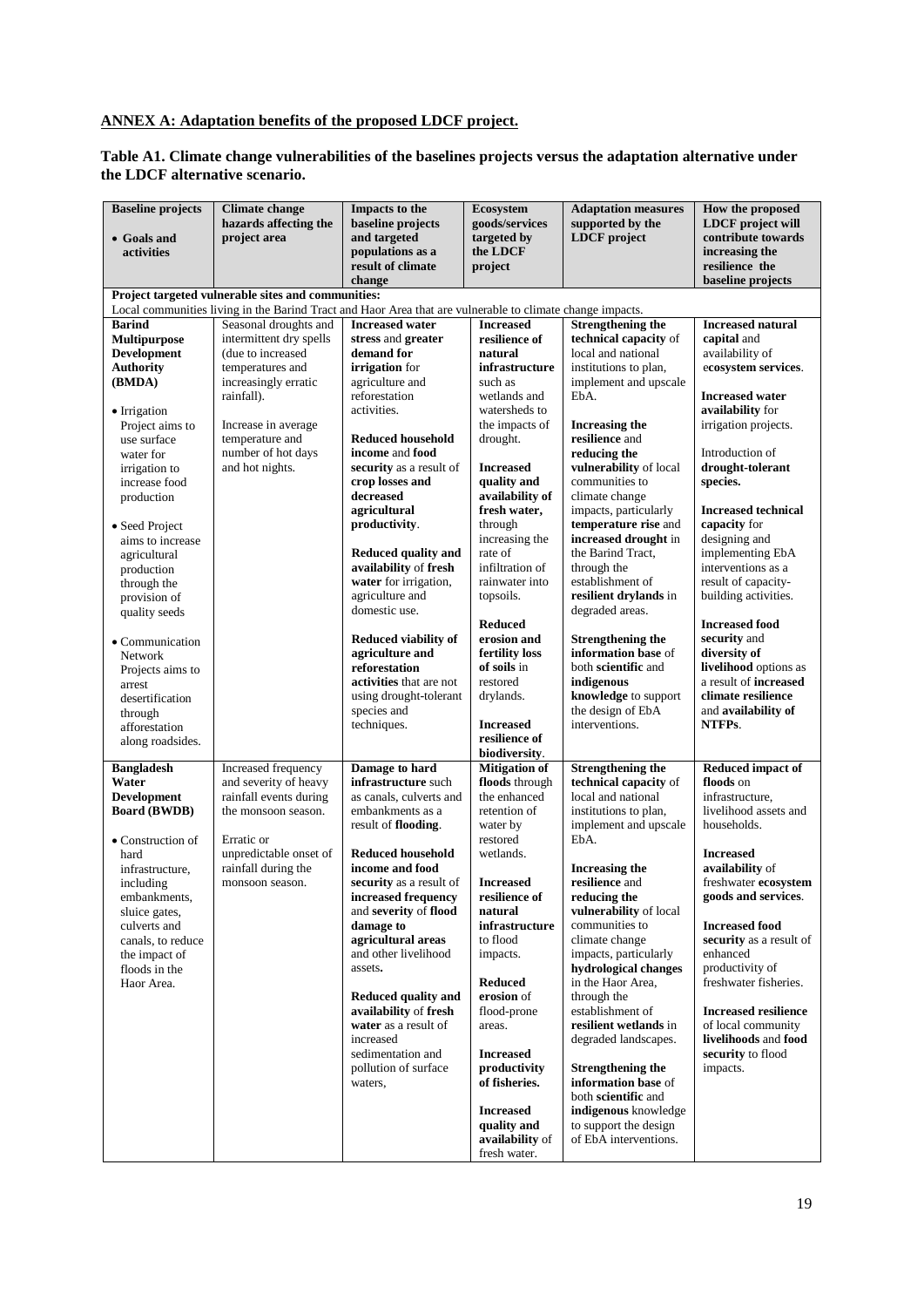| <b>Baseline</b> projects<br>• Goals and<br>activities | <b>Climate change</b><br>hazards affecting the<br>project area                                            | <b>Impacts to the</b><br>baseline projects<br>and targeted<br>populations as a | <b>Ecosystem</b><br>goods/services<br>targeted by<br>the LDCF | <b>Adaptation measures</b><br>supported by the<br><b>LDCF</b> project | How the proposed<br><b>LDCF</b> project will<br>contribute towards<br>increasing the |
|-------------------------------------------------------|-----------------------------------------------------------------------------------------------------------|--------------------------------------------------------------------------------|---------------------------------------------------------------|-----------------------------------------------------------------------|--------------------------------------------------------------------------------------|
|                                                       |                                                                                                           | result of climate<br>change                                                    | project                                                       |                                                                       | resilience the<br>baseline projects                                                  |
|                                                       | Project targeted vulnerable sites and communities:                                                        |                                                                                |                                                               |                                                                       |                                                                                      |
|                                                       | Local communities living in the Barind Tract and Haor Area that are vulnerable to climate change impacts. | <b>Increased</b> water                                                         |                                                               | <b>Strengthening the</b>                                              | <b>Increased natural</b>                                                             |
| <b>Barind</b><br><b>Multipurpose</b>                  | Seasonal droughts and<br>intermittent dry spells                                                          | stress and greater                                                             | <b>Increased</b><br>resilience of                             | technical capacity of                                                 | capital and                                                                          |
| <b>Development</b>                                    | (due to increased                                                                                         | demand for                                                                     | natural                                                       | local and national                                                    | availability of                                                                      |
| <b>Authority</b>                                      | temperatures and                                                                                          | irrigation for                                                                 | infrastructure                                                | institutions to plan,                                                 | ecosystem services.                                                                  |
| (BMDA)                                                | increasingly erratic                                                                                      | agriculture and                                                                | such as                                                       | implement and upscale                                                 |                                                                                      |
|                                                       | rainfall).                                                                                                | reforestation<br>activities.                                                   | wetlands and<br>watersheds to                                 | EbA.                                                                  | <b>Increased water</b><br>availability for                                           |
| • Irrigation<br>Project aims to                       | Increase in average                                                                                       |                                                                                | the impacts of                                                | Increasing the                                                        | irrigation projects.                                                                 |
| use surface                                           | temperature and                                                                                           | <b>Reduced household</b>                                                       | drought.                                                      | resilience and                                                        |                                                                                      |
| water for                                             | number of hot days                                                                                        | income and food                                                                |                                                               | reducing the                                                          | Introduction of                                                                      |
| irrigation to                                         | and hot nights.                                                                                           | security as a result of                                                        | <b>Increased</b>                                              | vulnerability of local                                                | drought-tolerant                                                                     |
| increase food<br>production                           |                                                                                                           | crop losses and<br>decreased                                                   | quality and<br>availability of                                | communities to<br>climate change                                      | species.                                                                             |
|                                                       |                                                                                                           | agricultural                                                                   | fresh water,                                                  | impacts, particularly                                                 | <b>Increased technical</b>                                                           |
| • Seed Project                                        |                                                                                                           | productivity.                                                                  | through                                                       | temperature rise and                                                  | capacity for                                                                         |
| aims to increase                                      |                                                                                                           |                                                                                | increasing the                                                | increased drought in                                                  | designing and                                                                        |
| agricultural                                          |                                                                                                           | Reduced quality and<br>availability of fresh                                   | rate of<br>infiltration of                                    | the Barind Tract,<br>through the                                      | implementing EbA<br>interventions as a                                               |
| production<br>through the                             |                                                                                                           | water for irrigation,                                                          | rainwater into                                                | establishment of                                                      | result of capacity-                                                                  |
| provision of                                          |                                                                                                           | agriculture and                                                                | topsoils.                                                     | resilient drylands in                                                 | building activities.                                                                 |
| quality seeds                                         |                                                                                                           | domestic use.                                                                  |                                                               | degraded areas.                                                       |                                                                                      |
|                                                       |                                                                                                           |                                                                                | <b>Reduced</b>                                                |                                                                       | <b>Increased food</b>                                                                |
| • Communication                                       |                                                                                                           | <b>Reduced viability of</b><br>agriculture and                                 | erosion and<br>fertility loss                                 | <b>Strengthening the</b><br>information base of                       | security and<br>diversity of                                                         |
| Network<br>Projects aims to                           |                                                                                                           | reforestation                                                                  | of soils in                                                   | both scientific and                                                   | livelihood options as                                                                |
| arrest                                                |                                                                                                           | activities that are not                                                        | restored                                                      | indigenous                                                            | a result of increased                                                                |
| desertification                                       |                                                                                                           | using drought-tolerant                                                         | drylands.                                                     | knowledge to support                                                  | climate resilience                                                                   |
| through                                               |                                                                                                           | species and                                                                    |                                                               | the design of EbA                                                     | and availability of                                                                  |
| afforestation                                         |                                                                                                           | techniques.                                                                    | <b>Increased</b><br>resilience of                             | interventions.                                                        | NTFPs.                                                                               |
| along roadsides.                                      |                                                                                                           |                                                                                | biodiversity.                                                 |                                                                       |                                                                                      |
| <b>Bangladesh</b>                                     | Increased frequency                                                                                       | Damage to hard                                                                 | <b>Mitigation of</b>                                          | <b>Strengthening the</b>                                              | <b>Reduced impact of</b>                                                             |
| Water                                                 | and severity of heavy                                                                                     | infrastructure such                                                            | floods through                                                | technical capacity of                                                 | floods on                                                                            |
| <b>Development</b><br><b>Board (BWDB)</b>             | rainfall events during<br>the monsoon season.                                                             | as canals, culverts and<br>embankments as a                                    | the enhanced<br>retention of                                  | local and national<br>institutions to plan,                           | infrastructure,<br>livelihood assets and                                             |
|                                                       |                                                                                                           | result of flooding.                                                            | water by                                                      | implement and upscale                                                 | households.                                                                          |
| • Construction of                                     | Erratic or                                                                                                |                                                                                | restored                                                      | EbA.                                                                  |                                                                                      |
| hard                                                  | unpredictable onset of                                                                                    | <b>Reduced household</b>                                                       | wetlands.                                                     |                                                                       | <b>Increased</b>                                                                     |
| infrastructure,                                       | rainfall during the                                                                                       | income and food                                                                |                                                               | <b>Increasing the</b>                                                 | availability of                                                                      |
| including                                             | monsoon season.                                                                                           | security as a result of                                                        | <b>Increased</b><br>resilience of                             | resilience and<br>reducing the                                        | freshwater ecosystem                                                                 |
| embankments,<br>sluice gates,                         |                                                                                                           | increased frequency<br>and severity of flood                                   | natural                                                       | vulnerability of local                                                | goods and services.                                                                  |
| culverts and                                          |                                                                                                           | damage to                                                                      | infrastructure                                                | communities to                                                        | <b>Increased food</b>                                                                |
| canals, to reduce                                     |                                                                                                           | agricultural areas                                                             | to flood                                                      | climate change                                                        | security as a result of                                                              |
| the impact of                                         |                                                                                                           | and other livelihood                                                           | impacts.                                                      | impacts, particularly<br>hydrological changes                         | enhanced                                                                             |
| floods in the<br>Haor Area.                           |                                                                                                           | assets.                                                                        | <b>Reduced</b>                                                | in the Haor Area,                                                     | productivity of<br>freshwater fisheries.                                             |
|                                                       |                                                                                                           | Reduced quality and                                                            | erosion of                                                    | through the                                                           |                                                                                      |
|                                                       |                                                                                                           | availability of fresh                                                          | flood-prone                                                   | establishment of                                                      | <b>Increased resilience</b>                                                          |
|                                                       |                                                                                                           | water as a result of                                                           | areas.                                                        | resilient wetlands in                                                 | of local community                                                                   |
|                                                       |                                                                                                           | increased<br>sedimentation and                                                 | <b>Increased</b>                                              | degraded landscapes.                                                  | livelihoods and food<br>security to flood                                            |
|                                                       |                                                                                                           | pollution of surface                                                           | productivity                                                  | <b>Strengthening the</b>                                              | impacts.                                                                             |
|                                                       |                                                                                                           | waters,                                                                        | of fisheries.                                                 | information base of                                                   |                                                                                      |
|                                                       |                                                                                                           |                                                                                |                                                               | both scientific and                                                   |                                                                                      |
|                                                       |                                                                                                           |                                                                                | <b>Increased</b>                                              | indigenous knowledge                                                  |                                                                                      |
|                                                       |                                                                                                           |                                                                                | quality and<br>availability of                                | to support the design<br>of EbA interventions.                        |                                                                                      |
|                                                       |                                                                                                           |                                                                                | fresh water.                                                  |                                                                       |                                                                                      |